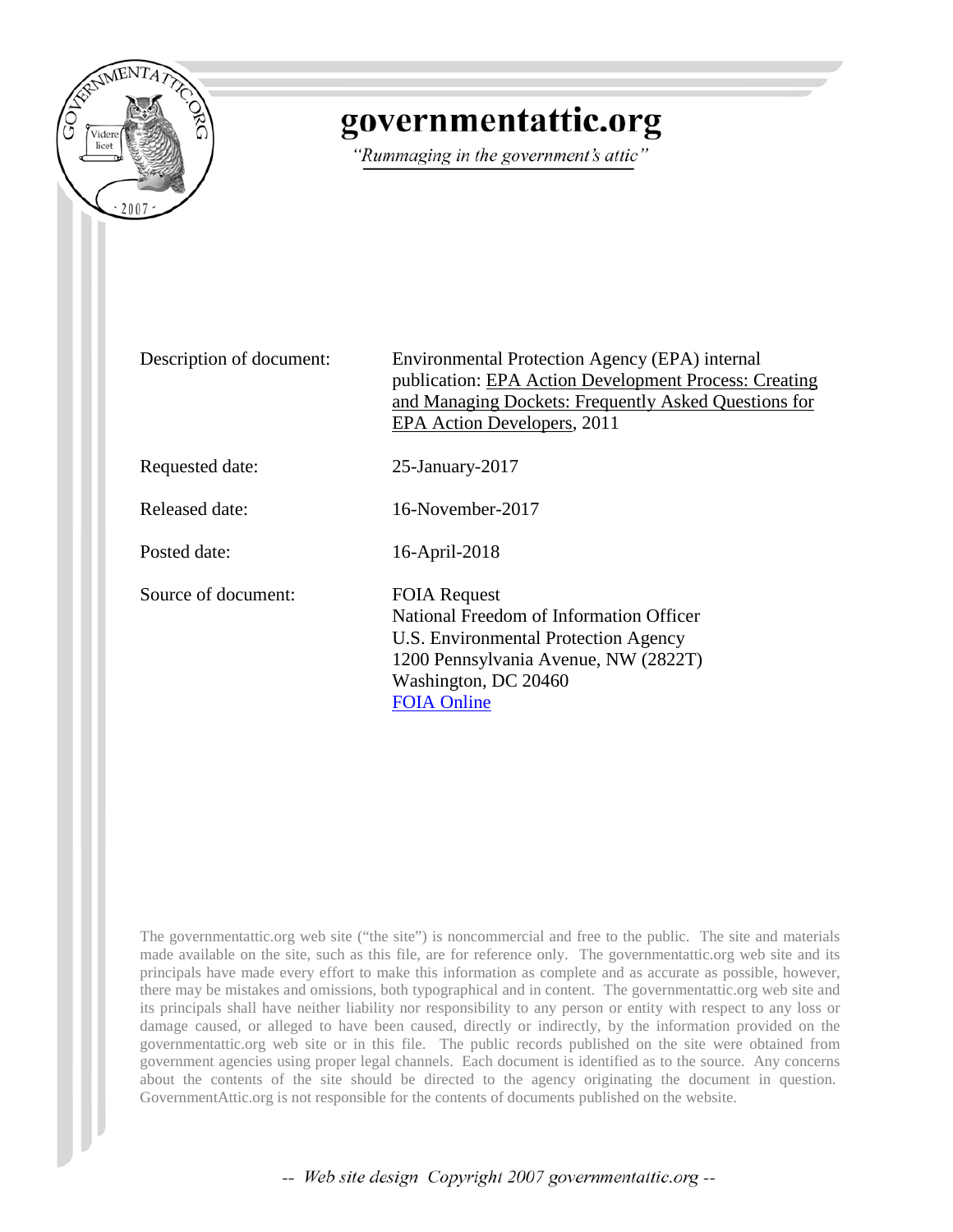

#### **UNITED STATES ENVIRONMENTAL PROTECTION AGENCY WASHINGTON, D.C. 20460**

Office of Public Affairs

November 16, 2017

Re: Freedom of Information Act Request No EPA-HQ-2017-004289

This letter is in reference to your Freedom of Information Act (FOIA) request received by the U.S. Environmental Protection Agency on January 25, 2017, in which you requested "A digital/electronic copy of the document: Creating and Managing Dockets: Frequently Asked Questions for EPA Action Developers" which is published internally for EPA mployees at the ADP Library http://intranet.epa.gov/adplibrary."

The Agency has concluded its search for records responsive to your request and is providing the requested document in full. You will soon be receiving an email from the FOIAonline system notifying you that the records are available for your review and the direct link thereto. EPA's intranet links are being withheld and have been determined to be exempt from the mandatory disclosure requirements pursuant to FOIA Exemption 6 U.S.C  $\S$  522(b)(7) which protects information that if released would constitute a clearly unwarranted invasion of privacy.

This letter concludes our response to your request. You may appeal this response by email at hq.foia@epa.gov, or by mail to the National Freedom of Information Office, U.S. EPA, 1200 Pennsylvania Avenue, N.W. (2822T), Washington, DC 20460. Only items mailed through the United States Postal Service may be delivered to 1200 Pennsylvania Avenue. If you are submitting your appeal by hand delivery, courier service, or overnight delivery, you must address your correspondence to 1301 Constitution Avenue, N.W., Room 6416J, Washington, DC 20001. Your appeal must be in writing, and it must be received no later than 90 calendar days from the date of this letter. The Agency will not consider appeals received after the 90-calendar-day limit. Appeals received after 5:00 pm EST will be considered received the next business day. The appeal letter should include the FOIA tracking number listed above. For quickest possible handling, the subject line of your email, the appeal letter, and its envelope, if applicable, should be marked "Freedom of Information Act Appeal." Additionally, you may seek assistance from EPA's FOIA Public Liaison at hq.foia@epa.gov or (202) 566-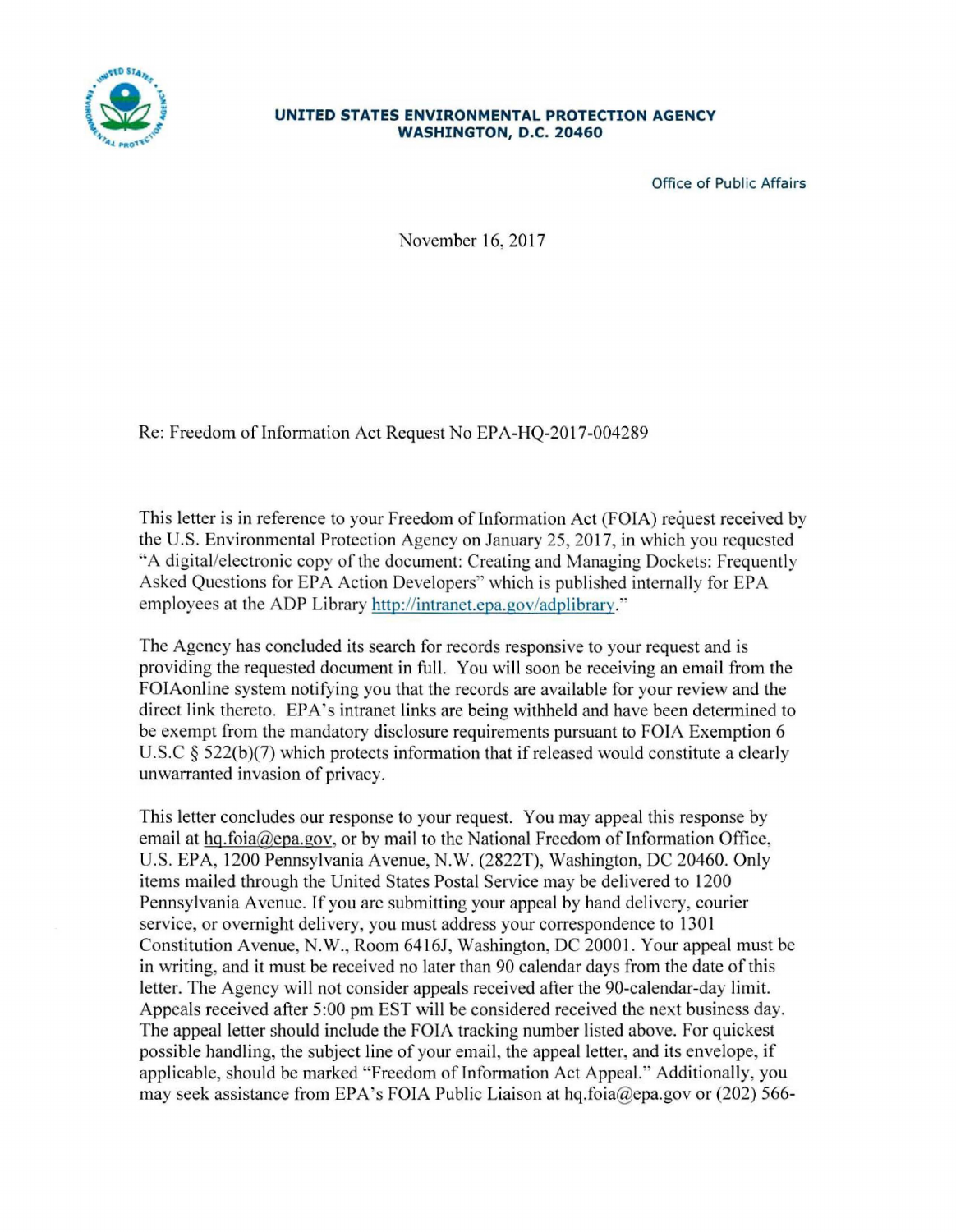1667, or from the Office of Government Information Services (OGIS). You may contact OGIS in any of the following ways: by mail, Office of Government Information Services National Archives and Records Administration, Room 2510, 8610 Adelphi Road, College Park, MD 20740-6001; email, ogis@nara.gov; telephone, (202) 741 -5770 or (877) 684- 6448; or fax, (202) 741-5769.

If you have any questions concerning this response, please contact Candace White of my staff at 202-564-4308.

Sincerely,

 $\bar{\lambda}$ 

*'\_ #J* 

Nancy Grantham Acting Principal Deputy Associate Administrator

cc: Jonathan Newton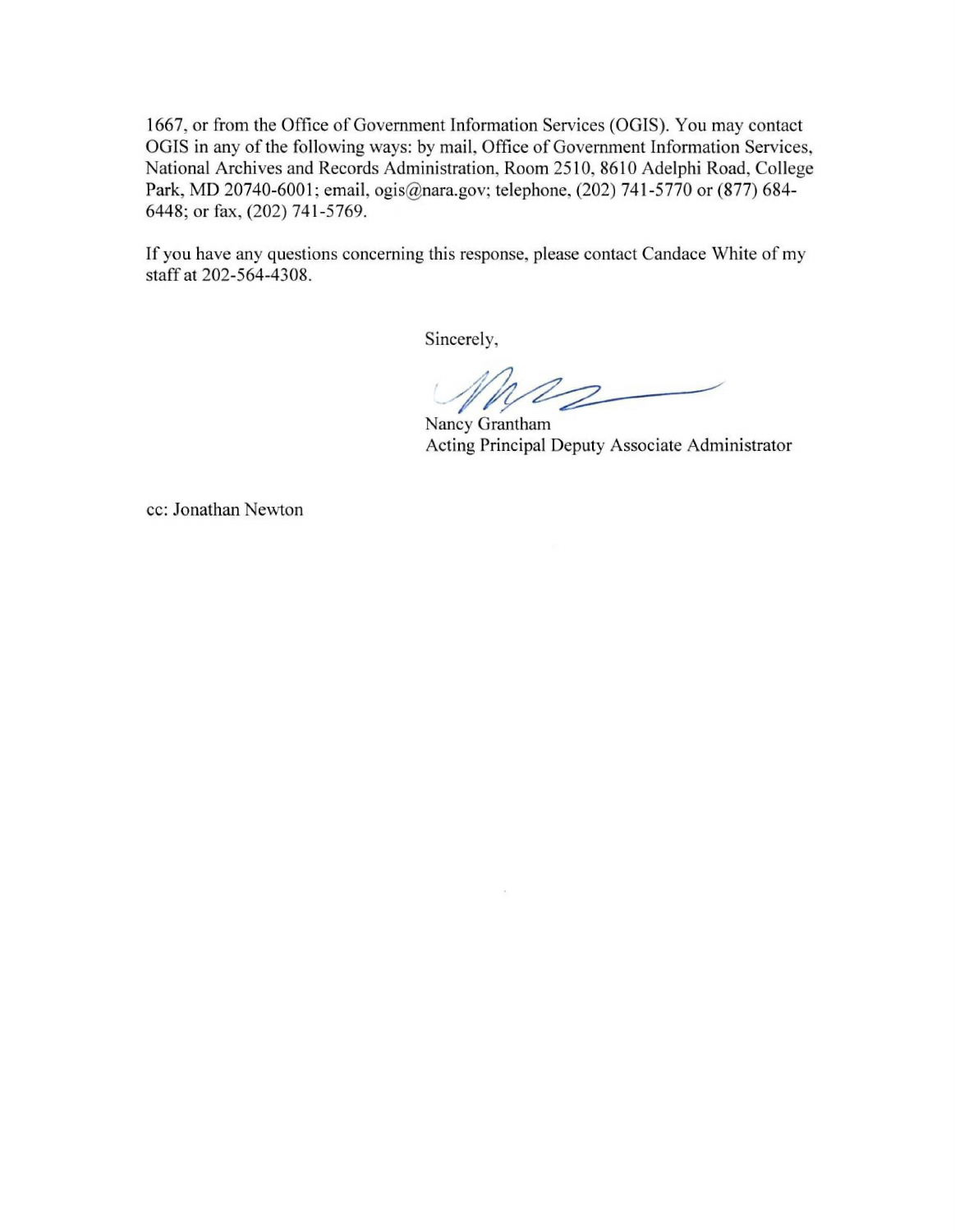# **EPA's Action** Development Process

**Creating and Managing Dockets: Frequently Asked Questions for EPA Action Developers** 





October 2011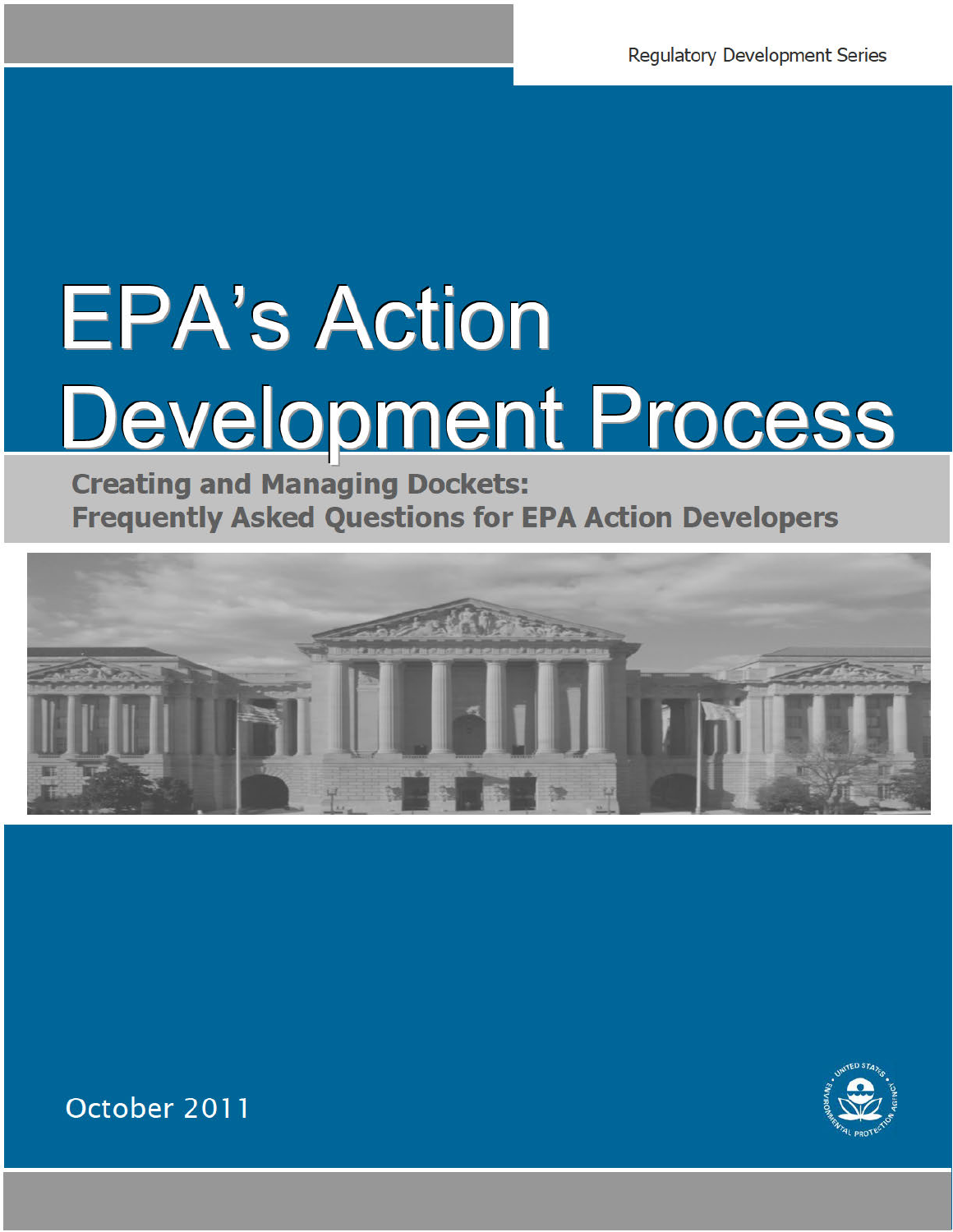# **Table of Contents**

| 1.  |                                                                                          |  |
|-----|------------------------------------------------------------------------------------------|--|
| 2.  |                                                                                          |  |
| 3.  |                                                                                          |  |
| 4.  |                                                                                          |  |
| 5.  |                                                                                          |  |
| 6.  |                                                                                          |  |
| 7.  |                                                                                          |  |
| 8.  |                                                                                          |  |
| 9.  | What statutes and regulations contain specific provisions regarding EPA rulemaking       |  |
| 10. | What executive orders contain specific provisions regarding rulemaking dockets? 9        |  |
| 11. |                                                                                          |  |
| 12. |                                                                                          |  |
| 13. |                                                                                          |  |
| 14. | What should I do if I include something in the docket that shouldn't be there? 13        |  |
| 15. | What if a "pre-decisional" document contains factual information that helped to form the |  |
|     |                                                                                          |  |
| 17. |                                                                                          |  |
| 18. |                                                                                          |  |
| 19. | What is the relationship between the supporting documents created for the final rule and |  |
| 20. |                                                                                          |  |
| 21. |                                                                                          |  |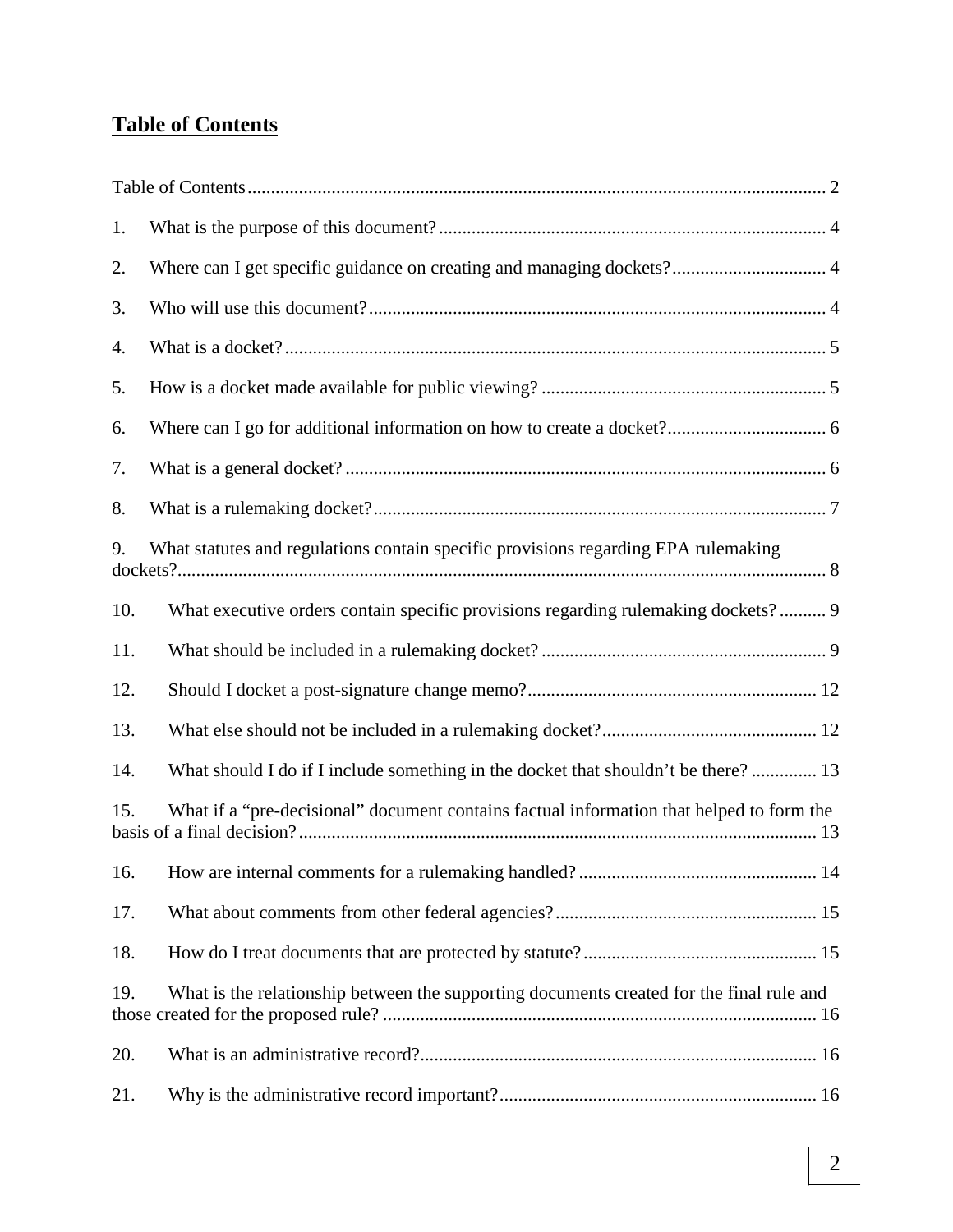| 22. | What is the relationship between the docket and the administrative record? 17          |
|-----|----------------------------------------------------------------------------------------|
| 23. |                                                                                        |
| 24. | When would a document be excluded from the administrative record, but remain in the    |
| 25. | What is an example of a document that may be in the administrative record and excluded |
| 26. |                                                                                        |
| 27. | Based on the stage of my action, is there a specific time at which my docket should be |
| 28. |                                                                                        |
| 29. |                                                                                        |
| 30. |                                                                                        |
| 31. |                                                                                        |
| 32. |                                                                                        |
| 33. |                                                                                        |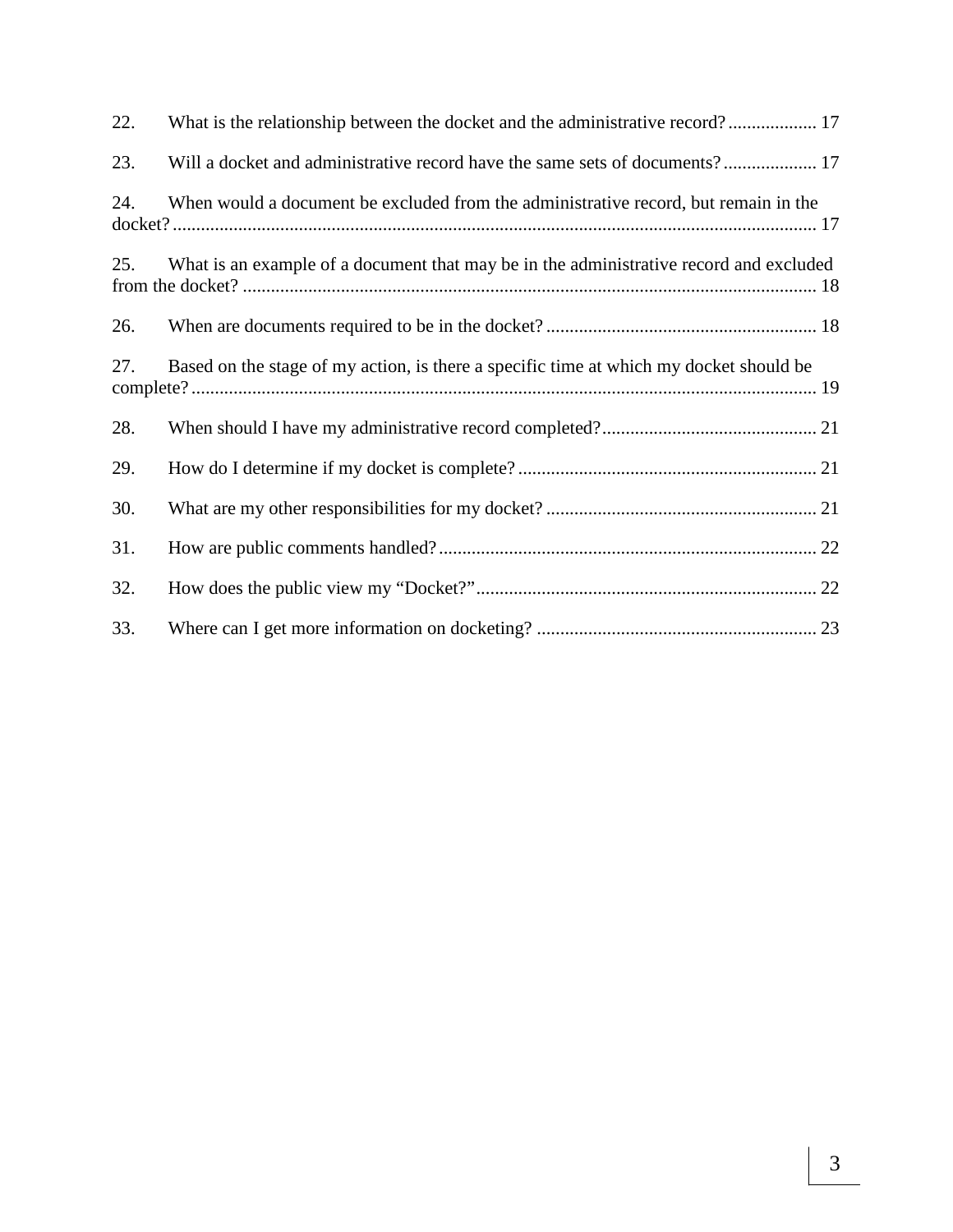#### **1. What is the purpose of this document?**

The purpose of this document is to provide a reference for U.S. Environmental Protection Agency (EPA) action<sup>1</sup> developers when they are creating and managing EPA dockets for rules and other documents issued by the EPA. As indicated by the use of non-mandatory language such as "may" and "should," it provides recommendations to EPA staff and does not confer any legal rights or impose any legally binding requirements on EPA or the public.

# **2. Where can I get specific guidance on creating and managing dockets?**

EPA Regions and offices may provide additional program-specific docketing guidance. You can obtain copies of such guidance from your Regulatory Steering Committee (RSC) representative or your Regional Regulatory Contact (RRC).

#### **3. Who will use this document?**

 $\overline{a}$ 

This document serves as a tool for EPA staff, including program managers and action developers, who create and manage dockets. The guidance uses the term "you" to refer to the EPA rule writer or action developer.

 $<sup>1</sup>$  As used in this document, the term "action" means rules, policy statements, risk assessments, guidance documents,</sup> models that may be used in future rulemakings, Reports to Congress that are statutorily mandated, and any other agency activity for which a public docket is created. In this document, the terms "action" and "Agency action" are used in their broadest sense and are not limited to "action" or "Agency action" as those terms may be defined in statutes.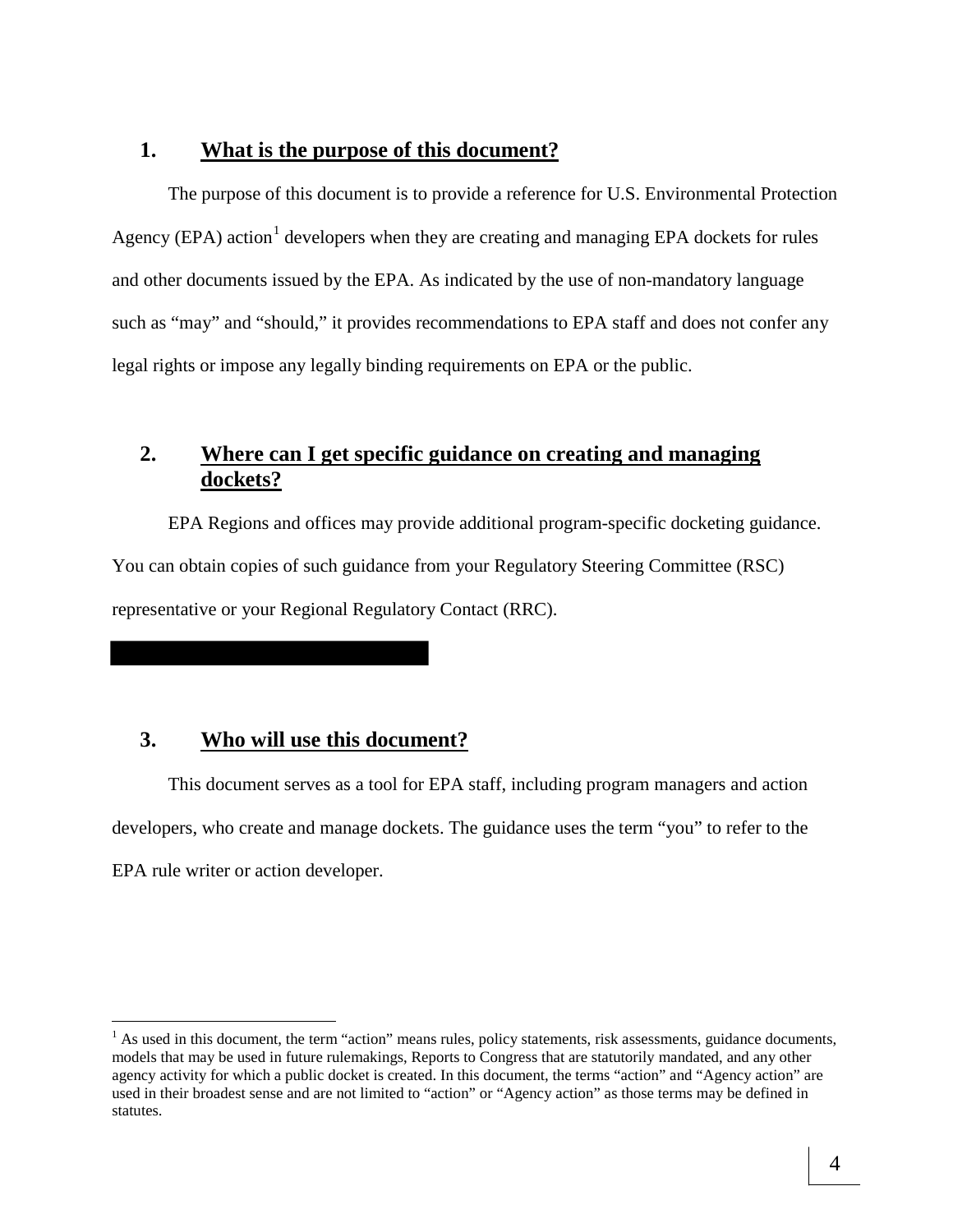#### **4. What is a docket?**

A "docket" is a collection of documents made available by an agency for public viewing often associated with an opportunity for public comment. EPA's dockets consist of materials used in developing a particular rulemaking or other action issued by the agency. Note that a docket and an administrative record are not necessarily the same. See EPA's *Administrative Records Guidance, October 2011* for more information

## **5. How is a docket made available for public viewing?**

Dockets may be available either electronically on Regulations.gov (http://www.regulations.gov) or in paper form at EPA's Docket Centers or other locations specified by EPA. The Federal Docket Management System (FDMS), which is publicly available at Regulations.gov, serves as EPA's official electronic public docket and online comment system. Regulations.gov does not provide access to documents that contain confidential business information, copyrighted materials or other protected information, audio video material, oversized printed material, or other various physical items.

Most EPA Headquarters dockets are available at the EPA Docket Center located at EPA's Federal Triangle Offices. Please note that the Office of Pesticide Programs Public Regulatory Docket is located in Arlington, Virginia, not Washington, DC. More information concerning public access to docket materials may be found at http://www.epa.gov/dockets. Regional dockets may be accessed electronically at Regulations.gov or at varying regional locations.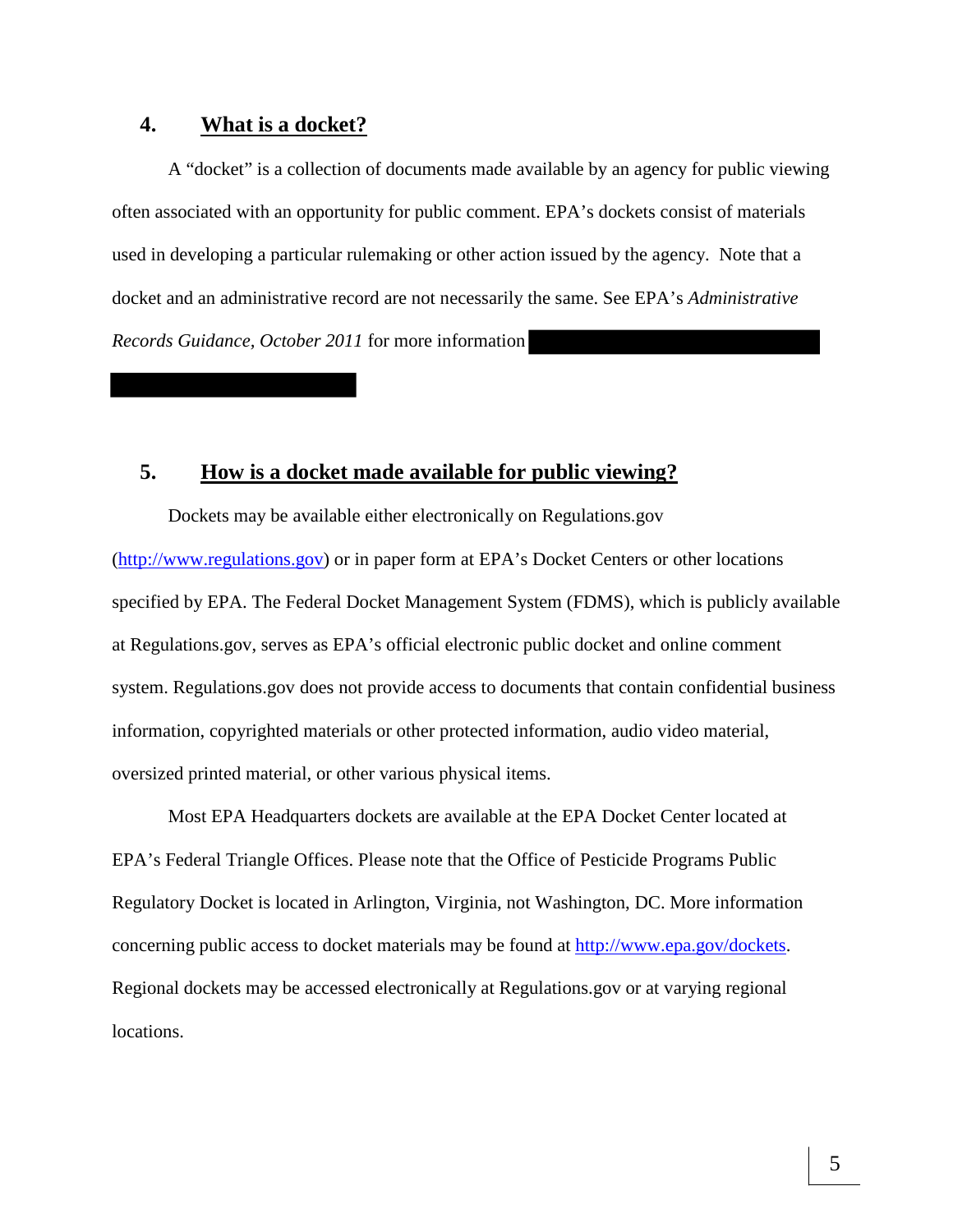Note that a docket is not the only way to make materials available to the public. Unless there is a specific legal requirement to create a docket for a particular action or category of actions, EPA may make materials available to the public through other means such as posting them on the agency's Internet site or by making them available for inspection by appointment. (See Question 9 for more detailed information on specific legal requirements.)

# **6. Where can I go for additional information on how to create a docket?**

In order to create a docket, you must first contact your Program Office or Regional Docket Manager. A list of Docket Managers, additional information about EPA's Docket Center, and procedures for creating a docket for your rulemaking or action may be found on the FDMS Informational webpage If you need further assistance with your docket, you can send an email to fdms@epa.gov, or contact your RSC representative or RRC for direction when ready to create your docket.

#### **7. What is a general docket?**

EPA creates dockets for an array of non-rulemaking actions or documents on which public comment may or may not be sought. EPA refers to such dockets as "general dockets." For example, EPA may be required by statute or regulation to solicit public comment on a range of non-rulemaking actions. These actions include, for example, requests for public comment on proposed collections of information under the Paperwork Reduction Act, proposed settlements and agreements in litigation, draft permits, and various types of approvals for state and tribal programs.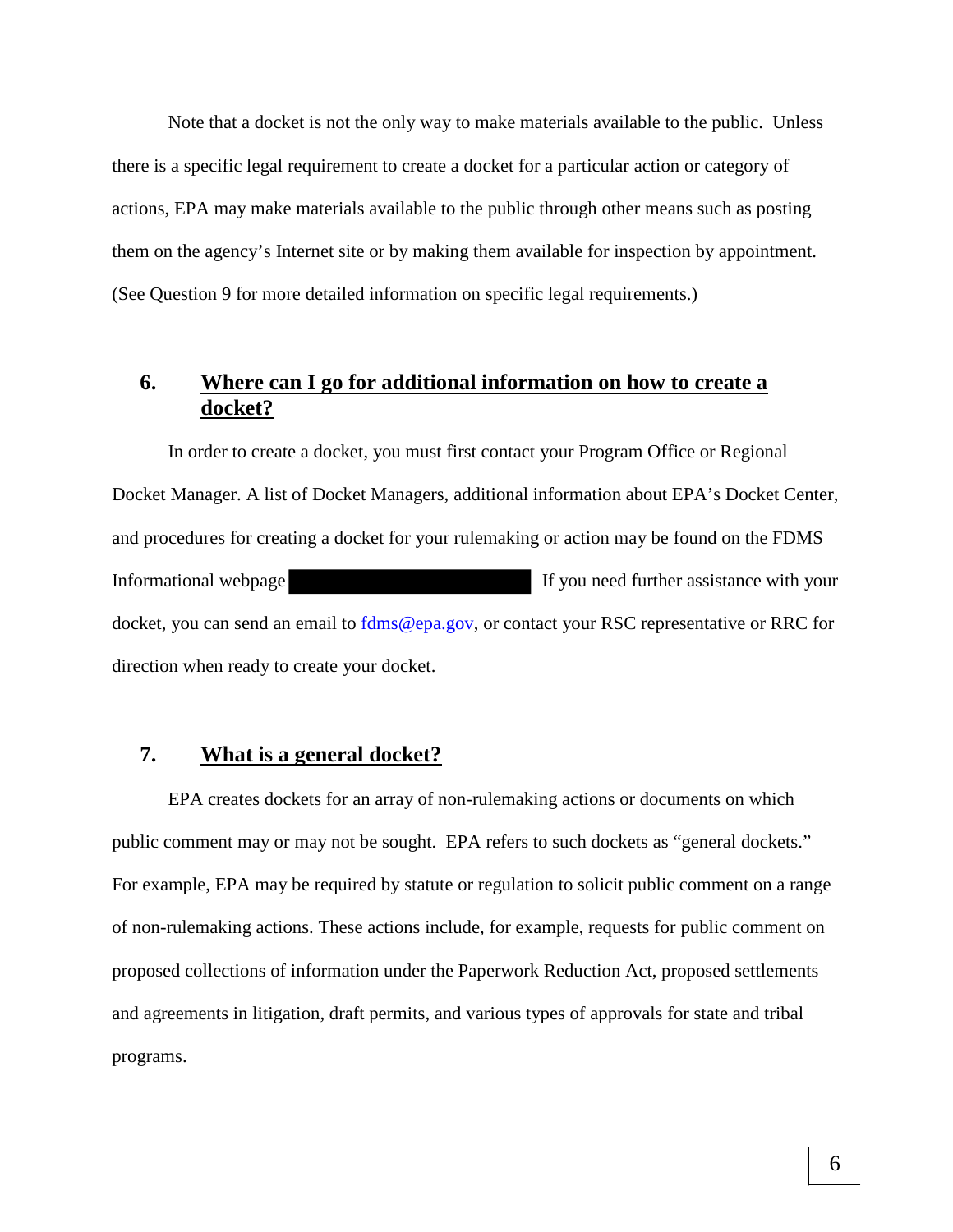EPA also frequently solicits public comment on other materials of a non-rulemaking nature even though there may be no legal requirement to do so (e.g., Notices of Availability for reports, strategies, risk assessments and other scientific information, guidance documents, and requests for public input on publications in development).

Dockets for actions other than rulemakings contain materials relating to the development and issuance of those actions. Whether a docket is created, and the docket contents for such actions, may vary depending on the type of action being taken and the purpose of the solicitation of comment. For some types of actions, such as the OMB approval process for collections of information under the Paperwork Reduction Act, the applicable statute or regulations may specify the materials to be made available to the public. In the absence of specific docketing requirements, you may refer to the guidelines for rulemaking dockets in this guidance, or consult your RSC representative, your RRC, or your Office of General Counsel (OGC) or Office of Regional Counsel (ORC) attorney.

#### **8. What is a rulemaking docket?**

A rulemaking docket typically contains materials relating to each stage or phase in the development of a rule. EPA's rulemaking dockets include paper and electronic documents generated in connection with proposing, amending, repealing, or promulgating a rule.

The rulemaking docket generally contains the documents that form the basis for EPA's decision. EPA staff should assure that these materials are available to the public either through the docket or through other appropriate means. With respect to dockets made available for proposed rules, if a proposed rule relies on materials that are not placed in the docket,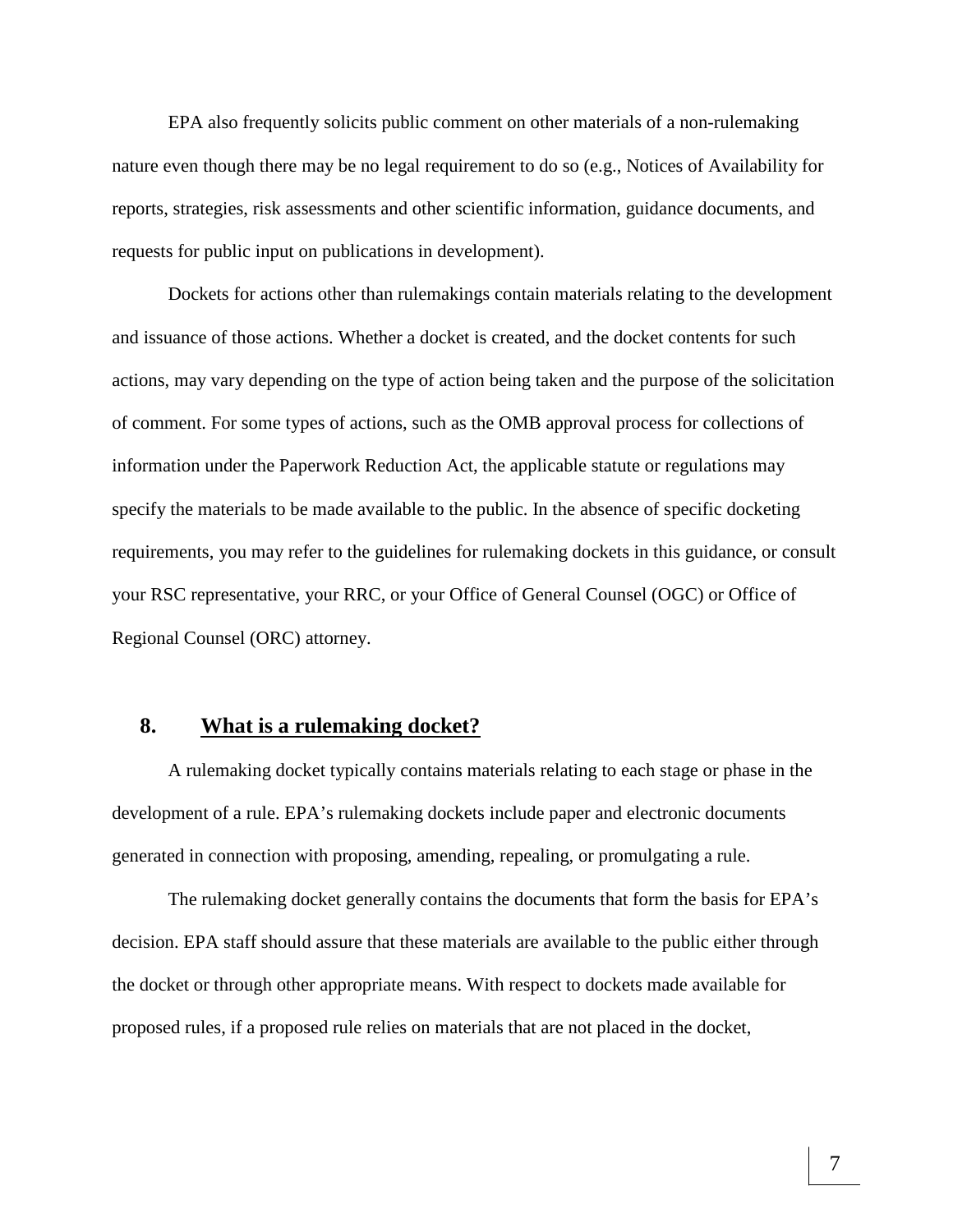commenters who cannot get access to the materials may question whether public notice was adequate.

# **9. What statutes and regulations contain specific provisions regarding EPA rulemaking dockets?**

Docketing requirements can vary according to the statute under which they are written. Specific docketing requirements apply to certain actions under section 307(d) of the Clean Air Act (CAA) and section 411 of the Toxic Substances Control Act (TSCA). If you are developing an action under either of these provisions, you should consult with your program office RSC representative, RRC, or your OGC or ORC attorney. Briefly, these requirements relate to creating a docket, docket contents and other aspects of docketing. For rules subject to these provisions, section 307(d)(2) of the CAA and section 411(b) of the TSCA require EPA to establish a rulemaking docket no later than the date of the proposed rule. Among other things, the provisions address the location of dockets, public availability of docket materials, and the materials to be included in dockets. CAA  $\S 307(d)(6)(C)$  and TSCA  $\S 411(d)(3)$  specify that the "promulgated rule may not be based . . . on any information or data which has not been placed in the docket as of the date of such promulgation." CAA  $\S 307(d)(4)$  and TSCA  $\S 411(c)(2)(B)$ contain specific docketing requirements for drafts of proposed and final rules and accompanying documents. Additionally, specific docketing requirements contained in EPA regulations at 40 C.F.R. § 25.10 direct EPA to include copies of public comments and any agency responses in a docket for rulemakings under the Clean Water Act, Resource Conservation and Recovery Act, and the Safe Drinking Water Act.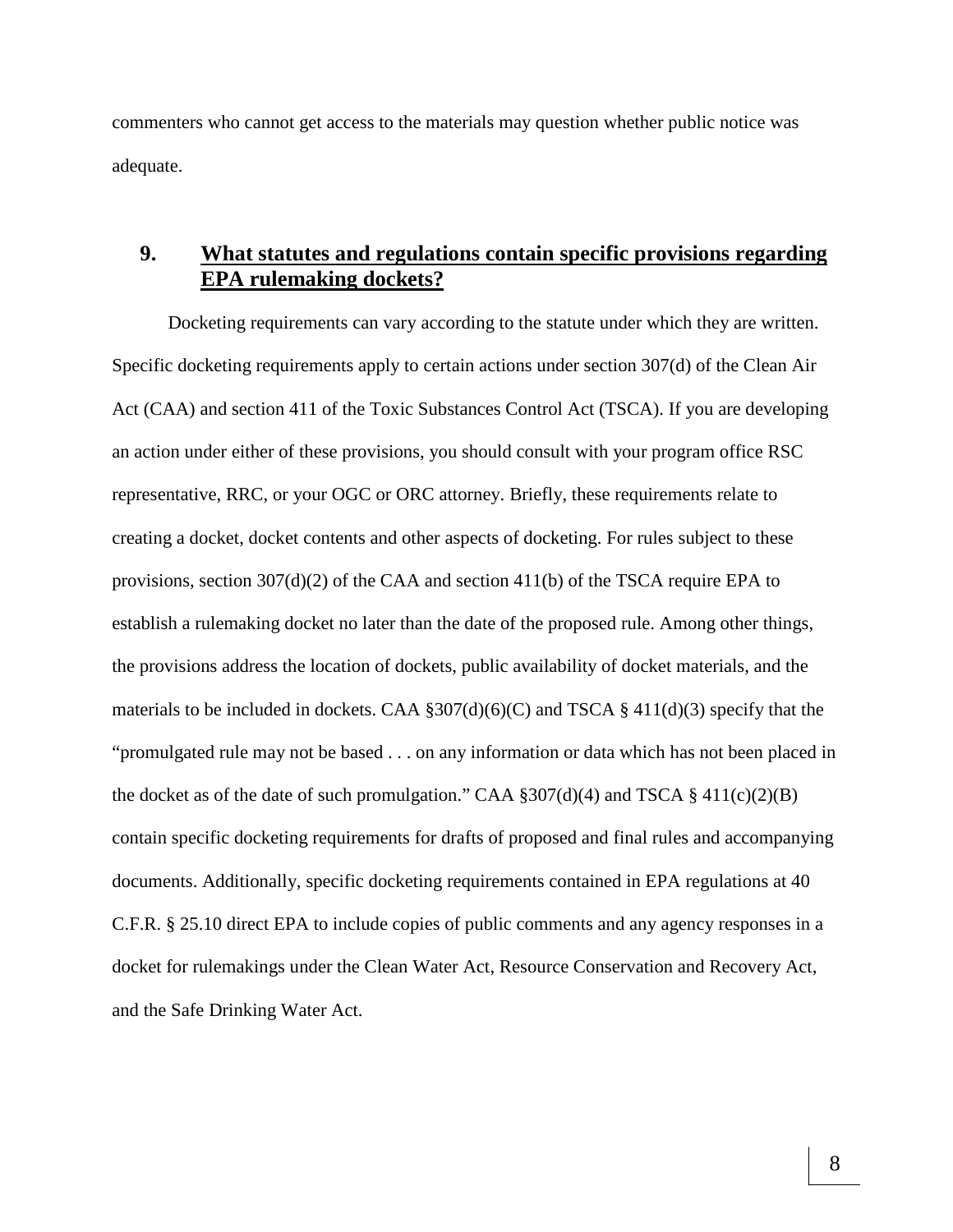# **10. What executive orders contain specific provisions regarding rulemaking dockets?**

For any rulemaking sent to the Office of Management and Budget (OMB) for review under Executive Order 12866 ("Regulatory Planning and Review"), the Order directs the agency to identify and make available to the public (1) the draft regulation and certain other documents sent to OMB for review, such as certain analyses and assessments; (2) the substantive changes between the draft regulation sent to OMB for review and the regulation subsequently announced; and (3) the changes made at the suggestion or recommendation of OMB. EPA implements these provisions by placing the materials in the rulemaking docket. For additional information see the guidance document "Compliance with E.O. 12866 Docketing Requirements."<sup>2</sup>

#### **11. What should be included in a rulemaking docket?**

The documents in the rulemaking docket may include, but are not limited to, the following items:

#### **Regulatory Text Documents, such as:**

- Advance notice of proposed rulemaking.
- Proposed rule.
- Notice to extend or reopen the comment period.
- Final rule.

 $\overline{a}$ 

- Direct final rule.
- Notice of availability, or notice of data availability.
- Information collection request.

#### **Background Documents, such as:**

 $2$  E.O. 12866 and this guidance document can be found at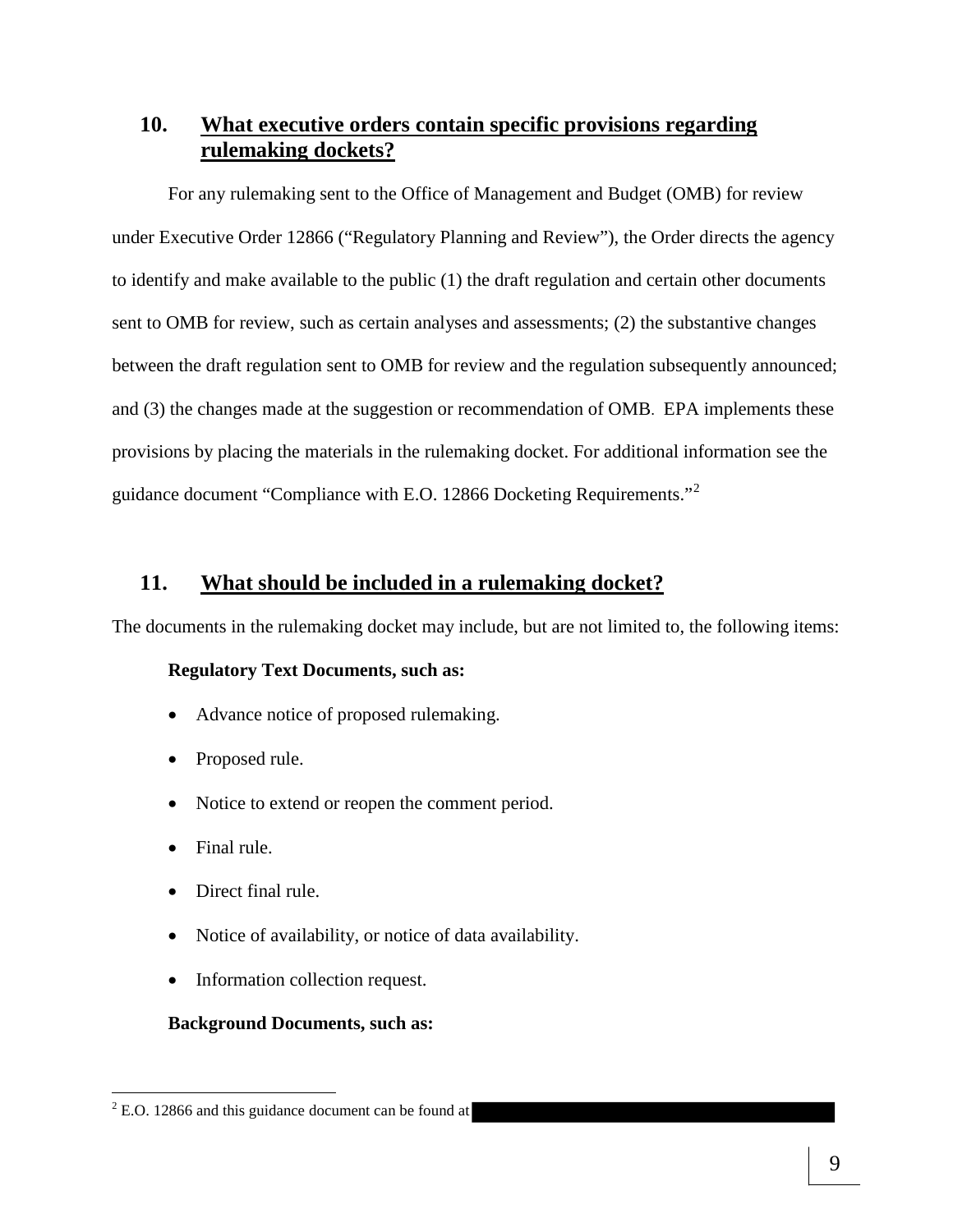- Relevant technical documents and factual information (e.g., data files, studies and analyses, graphs, charts; or technical resource documents).
- Guidance manuals and directives.
- Contractors' reports containing information relevant to the rulemaking; and/or other reports containing relevant information, such as trip reports*.*

[Note: Background documents generally should not include pre-decisional, deliberative materials. See Question 12, below, for further information].

#### **Information received from members of the public, such as:**

- Lists of participants in external group meetings regarding the rulemaking.
- Summaries of relevant information regarding the rulemaking received during external group meetings.
- Records of communications containing relevant information from members of the public, including summaries of telephone conversations or other contacts containing information relevant to the rulemaking.
- Redacted versions of documents from members of the public containing confidential business information (CBI) or redacted versions of other documents containing information whose disclosure is protected by statute. [Note: Although information received from other federal agencies may sometimes be included in the docket, predecisional deliberative communications from other federal agencies generally should not be docketed unless specifically required by statute, regulation or Executive Order. See Question 15 for further details.].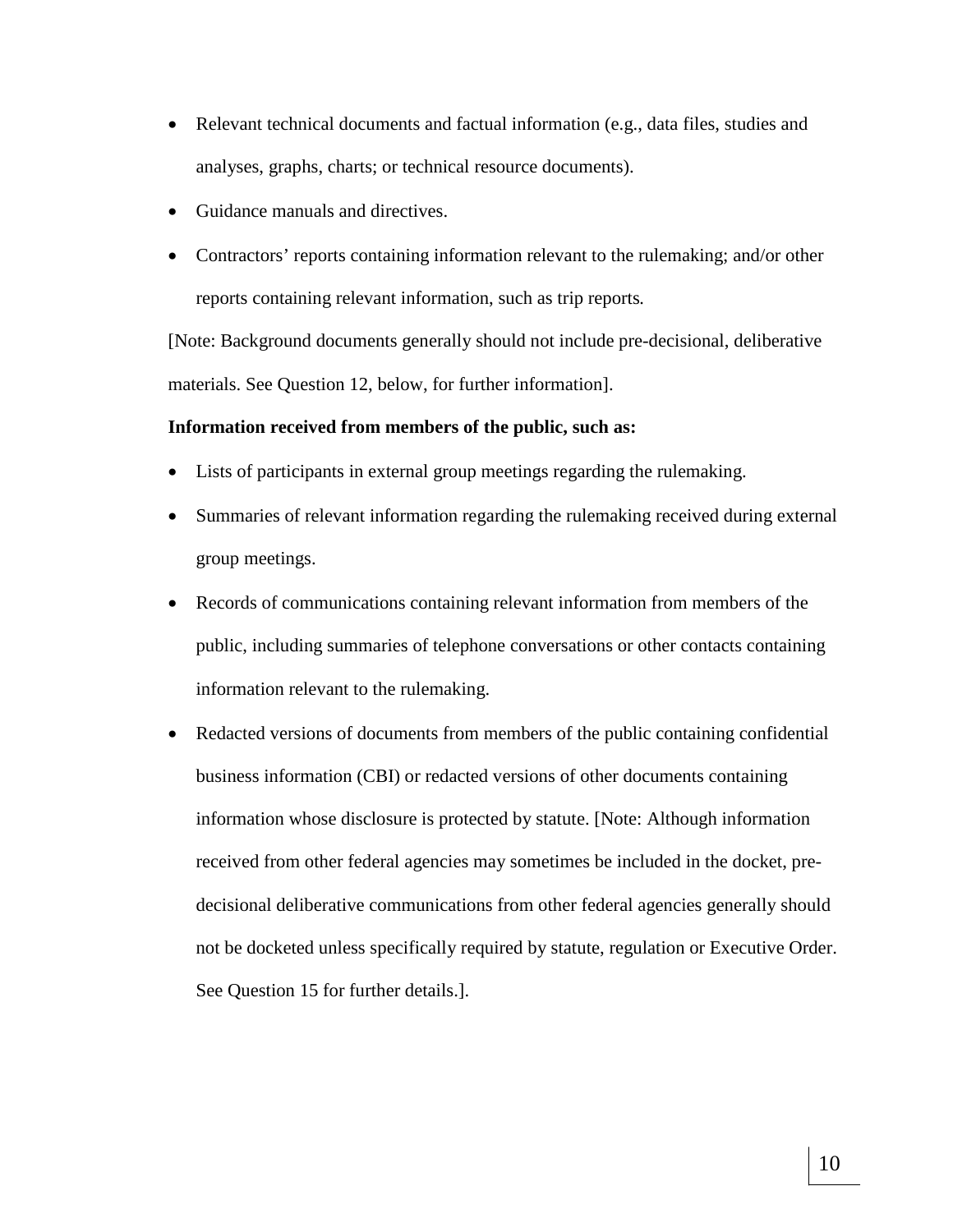- Materials related to public hearings or meetings including transcripts or summary minutes, lists of speakers or attendees, and hearing or meeting briefing materials such as agendas and handouts.
- Copies of comments regarding a proposed rule or notice received from members of the public (whether during or after the applicable comment periods) and attachments submitted with those comments.
- Response to comments.

 $\overline{a}$ 

## **Supporting materials for statutory and Executive Order reviews, such as:<sup>3</sup>**

- Initial and final regulatory flexibility analyses prepared under the Regulatory Flexibility Act or documentation supporting the factual basis for a certification of no significant economic impact on a substantial number of small entities.
- Documentation of any consultations or analyses under the Unfunded Mandates Reform Act and other relevant statutes and Executive Orders.
- E.O. 12866 materials documenting inter-agency review, if applicable, as discussed in Question 10.
- Supporting materials for any collection of information for which comment is being sought under the Paperwork Reduction Act.

<sup>&</sup>lt;sup>3</sup> For a list of applicable administrative statutes, executive orders, and EPA policies, go to EPA's Regulatory Development website at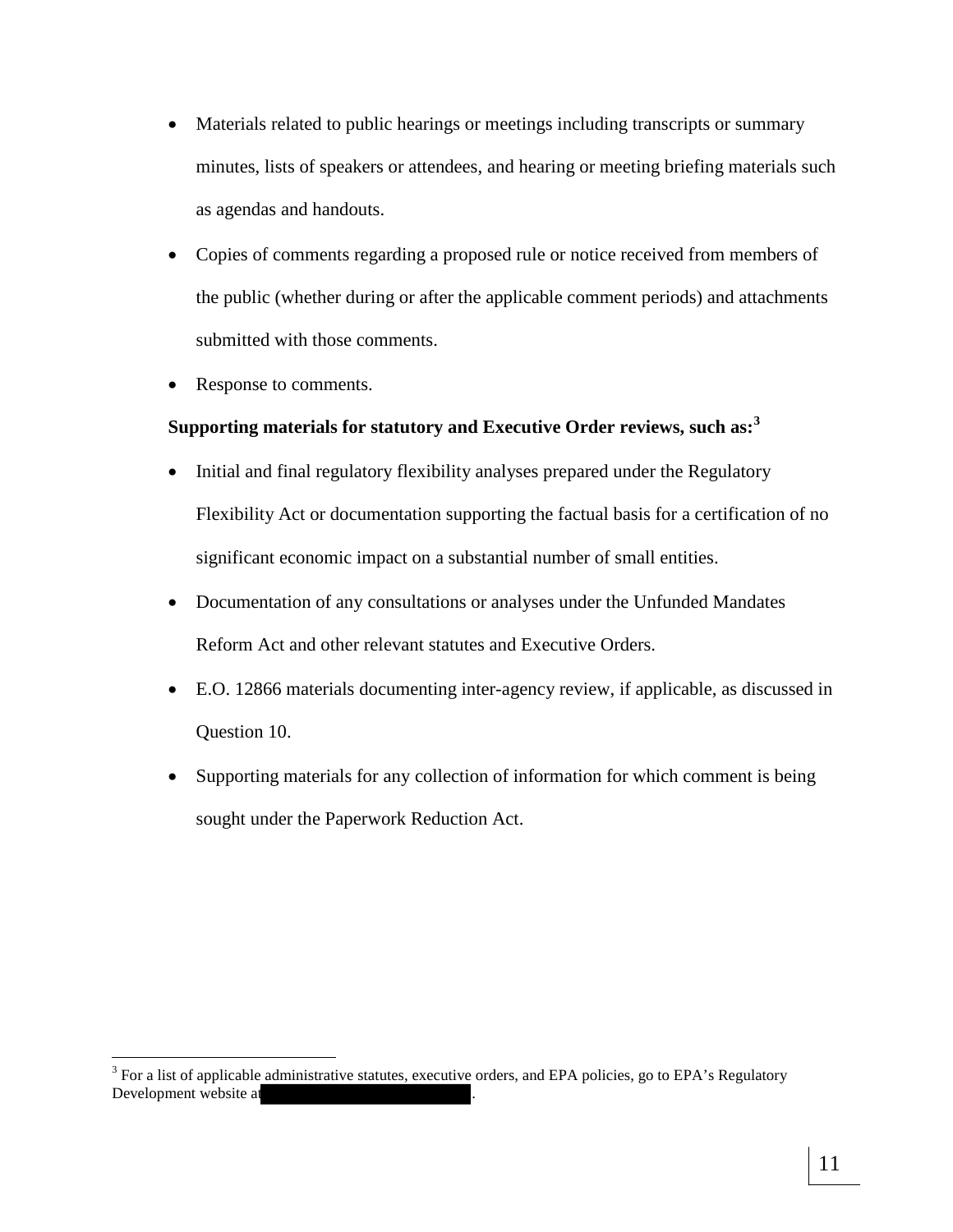#### **12. Should I docket a post-signature change memo?**

It depends upon the form of the memo. If the post-signature change memo is in the form solely of an internal recommendation to the Administrator, then it should not be placed in the docket. Such a document would be deliberative and pre-decisional and, therefore, should not be made available to the public. Similarly, since such memos are deliberative, they also are not included in the administrative record for the rule. (Administrative record guidance is here:

However, some post-

signature change memos are in the form of a decision by the Administrator because they are signed by her/him. If that is the case, the document is a decision memo and not a deliberative document. It should be included in the docket and the administrative record. If you have questions about the nature of your post-signature change memo, please contact your OGC/ORC attorney to discuss.

#### **13. What else should not be included in a rulemaking docket?**

The docket generally should not include:

- internal documents that capture pre-decisional internal discussions that were deliberative in nature and consist of materials generated prior to the making of a decision such as day-to-day staff notes;
- briefing papers, action memos and other staff advice and recommendations;
- confidential attorney-client communications;
- confidential attorney work-products;
- draft decision documents; and
- internal EPA memos.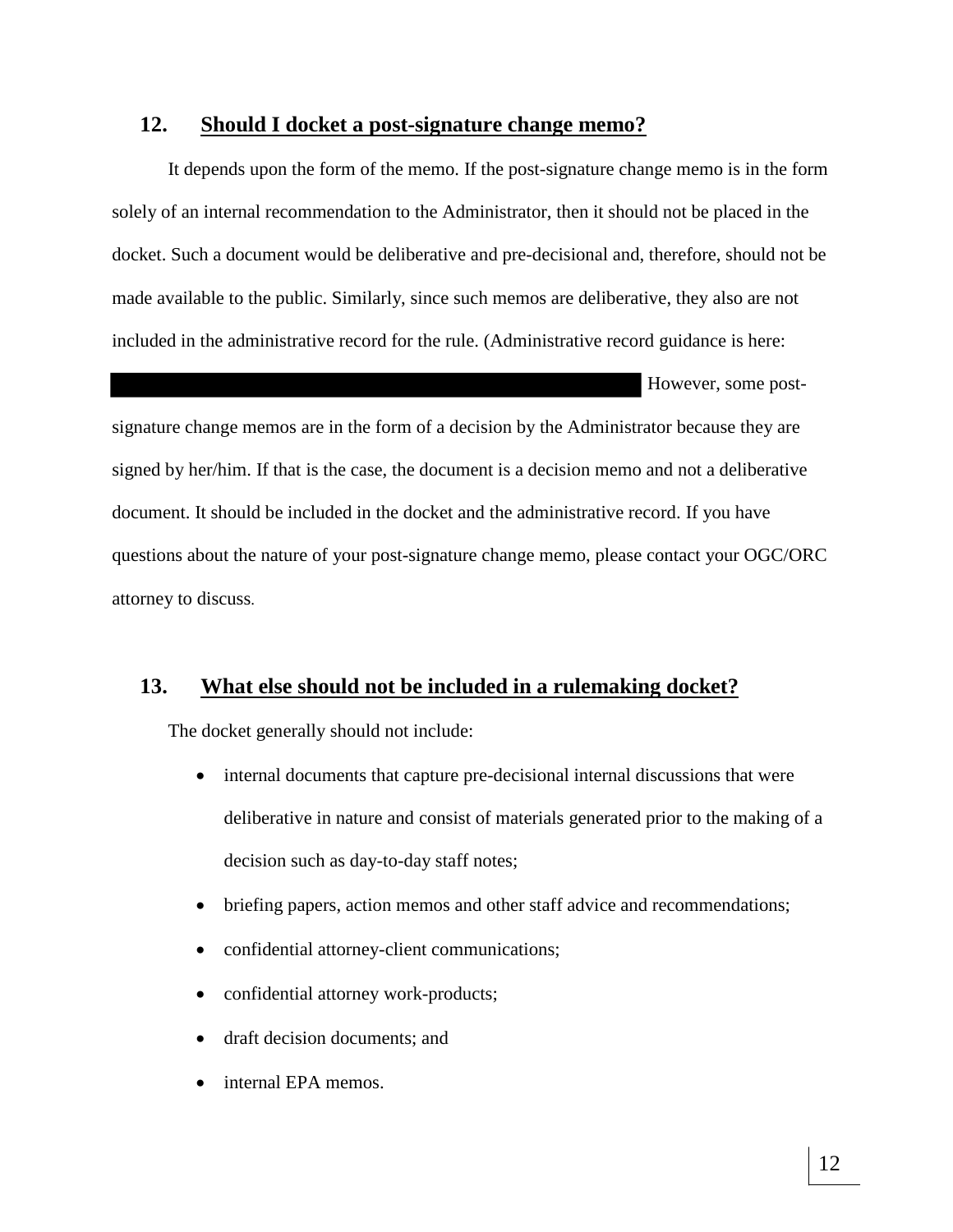Because these types of materials document the agency's internal decision-making process prior to the agency's final decision, rather than providing support for the final decision, they are generally excluded from the docket. [Note: One general exception is that the rulemaking docket does include the pre-decisional deliberative materials docketed under the specific statutory and executive order provisions discussed under Questions 9 and 10, above.]

# **14. What should I do if I include something in the docket that shouldn't be there?**

 If a document is mistakenly placed into the docket and you believe it should be removed because it contains pre-decisional deliberative material or for other reasons, you should notify the Docket Center and consult your OGC or ORC attorney. The Docket Center has a form that you will need to fill out and have signed by your manager and your OGC/ORC attorney. On the form you will explain why the document is being withdrawn from the docket. That explanation will be placed in the docket to explain why the document is no longer available.

# **15. What if a "pre-decisional" document contains factual information that helped to form the basis of a final decision?**

In the development of an agency action, the factual information that forms the basis for the final decision, or a necessary justification for a policy decision that is reflected in the rule, should not be contained solely in a pre-decisional deliberative document. However, in unusual cases, a pre-decisional deliberative document (such as an internal memo or a document labeled "draft") may be the only available document that contains factual information forming the basis of a final decision or that provides a necessary justification for a policy decision. If you believe that this may be the case, you should consult with your OGC or ORC attorney and your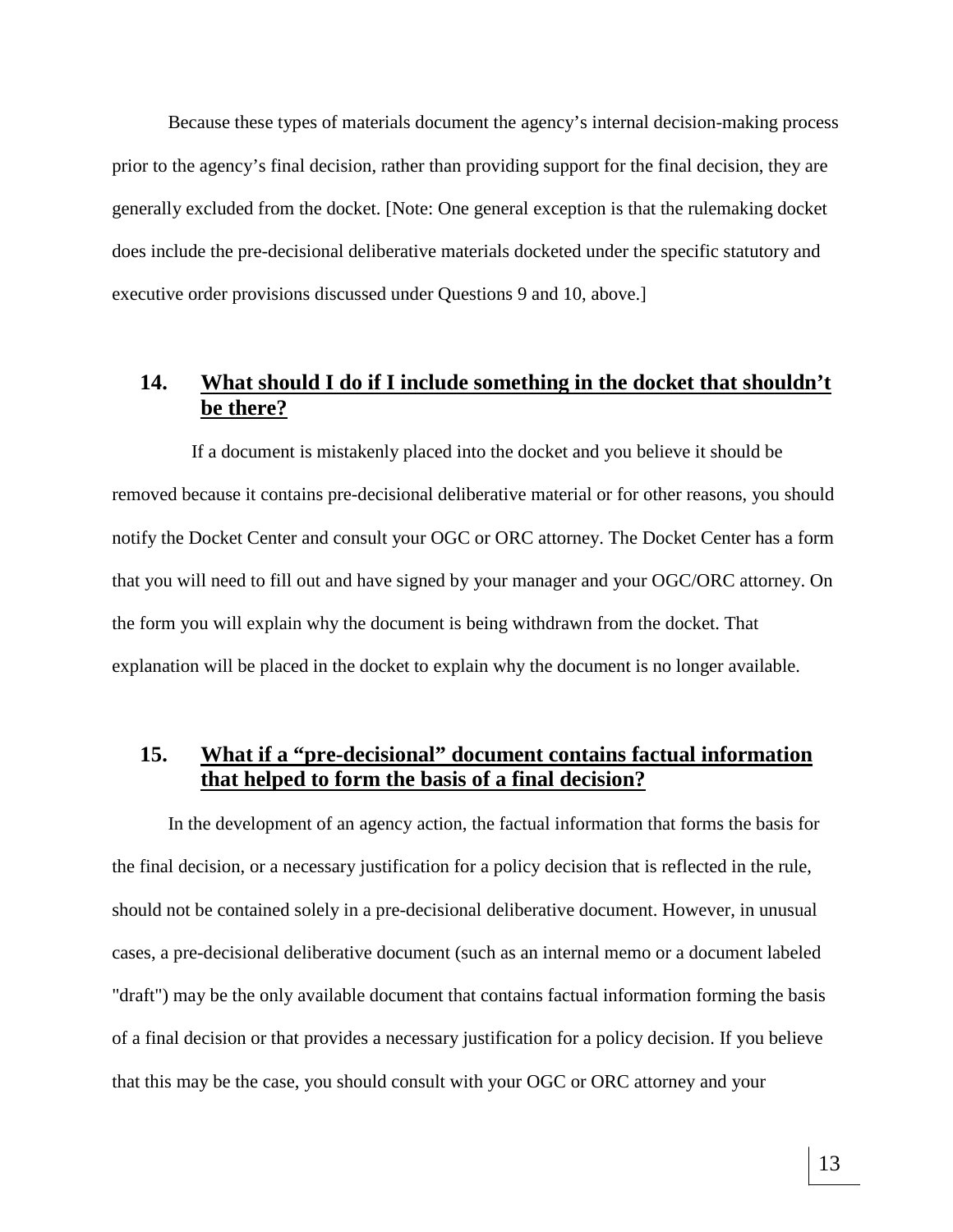management before proceeding. In such cases, it is highly preferred that the pre-decisional deliberative material be redacted from the document, and the redacted document be placed in the docket without the pre-decisional deliberative material. If the pre-decisional deliberative material cannot be redacted, you should write a separate document to record the information for the docket rather than docketing a document that is deliberative in nature. If the pre-decisional deliberative material cannot be redacted and you are unable to write a separate document, and you therefore need to place in the docket a document containing pre-decisional deliberative material, you may want to attach a cover note explaining its relevance.

#### **16. How are internal comments for a rulemaking handled?**

Internal comments on a rulemaking from EPA offices or Regions are generally considered internal agency documents, not public comments. They should be sent directly to the appropriate EPA contact rather than to a public docket. As indicated above if these documents contain factual information relied on by EPA, that information should be segregated or recorded in a separate document for placement in the docket.

Informal staff notes, such as those taken by EPA staff at a meeting, generally are not included in the docket unless they contain information relevant to the decision that is not contained in other documents. A succinct 'Note to Docket' from the project manager, or appropriate supervisor is a good way to capture information from meetings, telephone calls, and other contacts with outside parties, rather than relying on informal staff notes.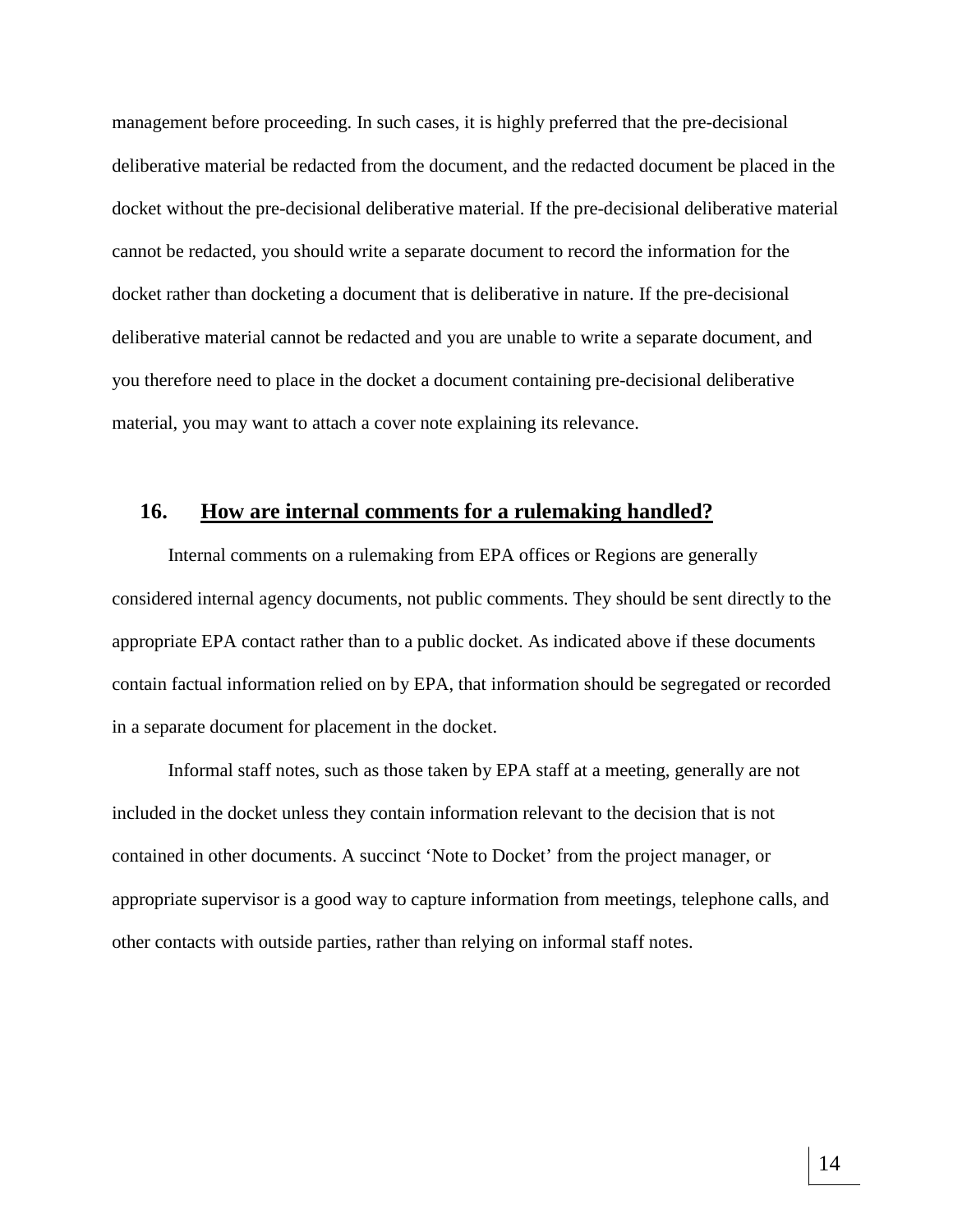#### **17. What about comments from other federal agencies?**

Pre-decisional deliberative documents shared between EPA and other federal agencies generally should not be docketed unless a statute, regulation, or Executive Order directs the agency to include these materials in the docket. See Question 10, above, for a discussion of these provisions. If a document that is deliberative in nature contains relevant information relied on by the agency, that information should be recorded in a separate document for the docket.

In some circumstances, the docket may receive communications from another federal agency that were not intended as public comments, but rather as pre-decisional and deliberative, interagency communications. If the comment was intended to be pre-decisional and deliberative, it should be excluded or withdrawn from the docket and redirected to the appropriate EPA office. If the other agency's intent was to submit a public comment to the docket, the communication should be included in the docket as a public comment. You may, however, want to contact that agency in order to ensure that it did not inadvertently include any pre-decisional deliberative material in its comments.

#### **18. How do I treat documents that are protected by statute?**

Materials whose disclosure is protected by statute generally should not be included in the docket. You should consult your OGC or ORC attorney before placing such materials in the docket. Documents containing confidential business information (CBI) and other materials whose disclosure is protected by statute should be listed in the index to the docket, but the protected materials should not be placed in the docket. For documents containing CBI only in part, a redacted version of the document (the non-CBI portions) may be placed in the docket.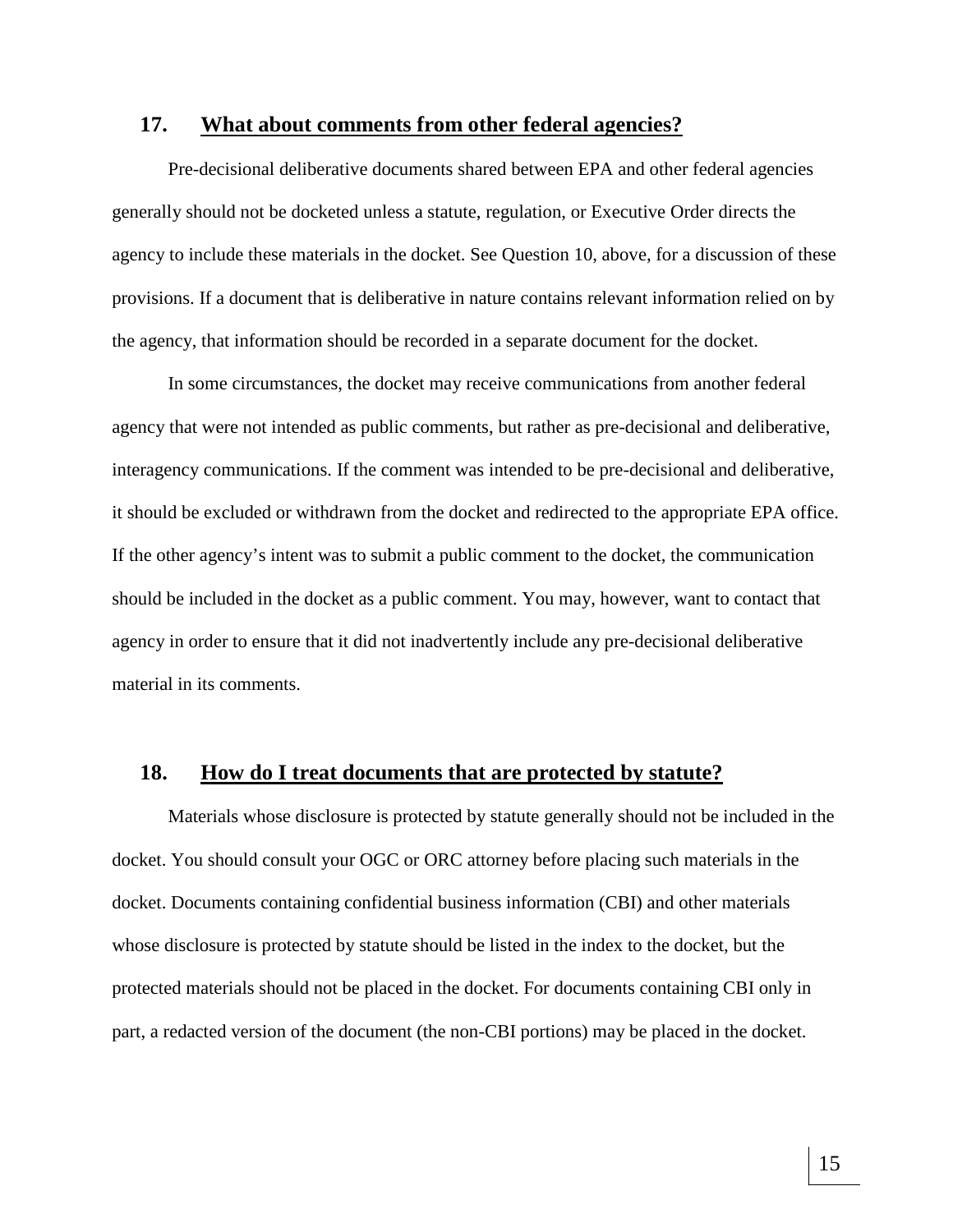**19. What is the relationship between the supporting documents created for the final rule and those created for the proposed rule?**

Under section 553 of the Administrative Procedure Act (APA), a proposed rule must provide notice to the public that is sufficient to inform them of either the substance of the proposed rule or the subjects and issues under consideration by the agency. The proposed rule *Federal Register* notice together with supporting documents included in the docket should provide sufficient detail and rationale to permit interested parties to comment meaningfully. Note that CAA § 307(d) and TSCA § 411 contain specific requirements for proposals.

Supporting documents for the final rule include the materials that the agency directly or indirectly considered in making the decision, including the supporting documents for the proposed rule and the additional documents considered after the proposal. If portions of a final supporting document supersede statements in a supporting document created for the proposed rule, the final supporting document should make clear which positions have been changed or updated.

#### **20. What is an administrative record?**

A docket and an administrative record are not necessarily the same. See EPA's *Administrative Records Guidance, October 2011* (

## **21. Why is the administrative record important?**

See EPA's *Administrative Records Guidance, October 2011*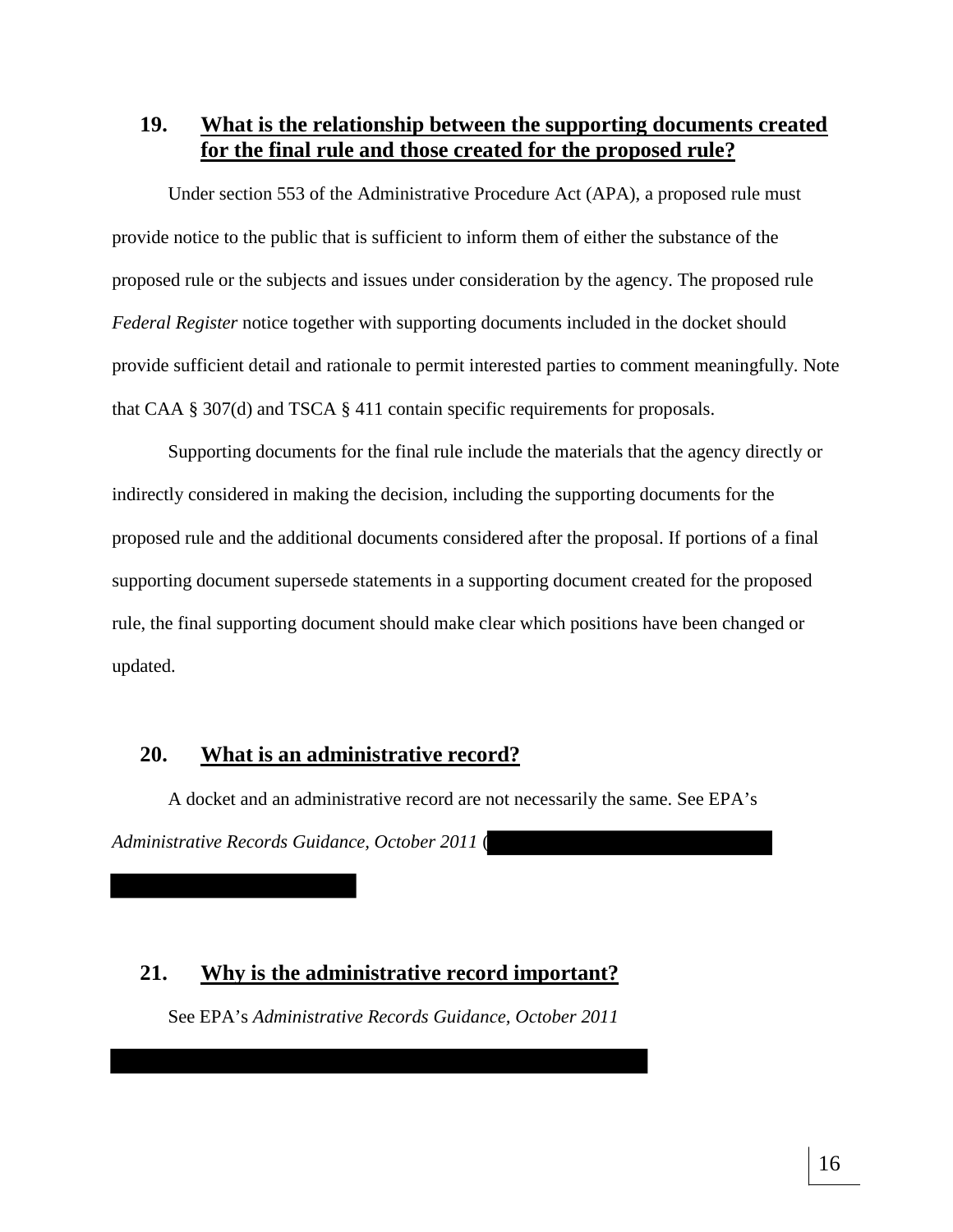# **22. What is the relationship between the docket and the administrative record?**

In general, EPA's policy is to place in the docket the materials that provide the basis for the agency's decision. In turn, the documents that provide the basis for the agency's final decision are those that would be included in the "administrative record." Accordingly, your docket generally should contain documents that would be included in the administrative record. A docket and an administrative record are not necessarily the same, though. See EPA's *Administrative Records Guidance, October 2011* for more information

).

## **23. Will a docket and administrative record have the same sets of documents?**

Unless a statute or regulation provides otherwise, the docket and the administrative record may contain slightly different sets of documents. Under some circumstances, some of the documents placed in the docket would not be included in the administrative record. For example, if the docket contains late comments received after the comment period, the administrative record should only include late comments if EPA considered the late comments.

## **24. When would a document be excluded from the administrative record, but remain in the docket?**

Although generally included in the docket, E.O. 12866 materials documenting interagency review discussed in response to Question 10 are not included in the administrative record because these materials are considered pre-decisional and deliberative. CAA § 307(d)(7)(A) and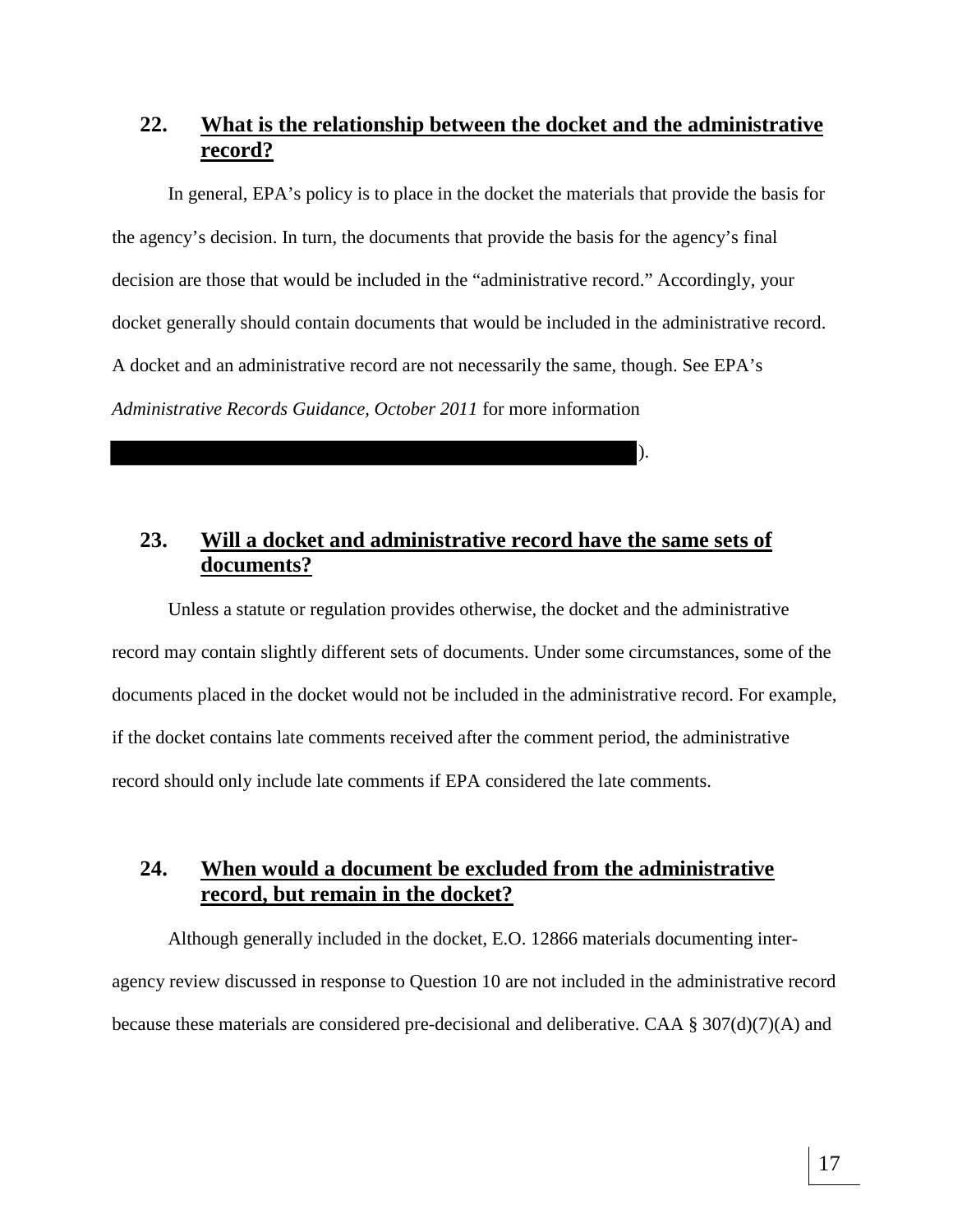TSCA § 411(e) specifically exclude interagency review materials from the administrative record for actions subject to these provisions.

#### **25. What is an example of a document that may be in the administrative record and excluded from the docket?**

Under most EPA statutes, the administrative record may include documents that the decision-maker relied on in making the final decision, even if the documents were not physically placed in the docket at the time the rule document was signed. For example, a report cited in a final rule preamble and relied on by the decision-maker may be part of the administrative record even if it was not placed in the docket. In contrast, certain specific administrative record requirements apply to actions under CAA § 307(d) and TSCA § 411. Under these statutory provisions, the promulgated rule may not be based on any information which has not been placed in the docket. Generally, this means, that as of the date the final rule is signed, all materials that make up the administrative record for a rule issued under CAA § 307(d) or TSCA § 411 must be placed in the docket. See EPA's *Administrative Records Guidance, October 2011* for more information .

#### **26. When are documents required to be in the docket?**

The timing of placement of documents in the docket depends on the statutory authority under which the rule is being promulgated. While rules that are promulgated under section 307(d) of the Clean Air Act or 411 of the Toxic Substances Control Act have very specific docketing requirements, rules promulgated under other statutory authority have few docketing requirements.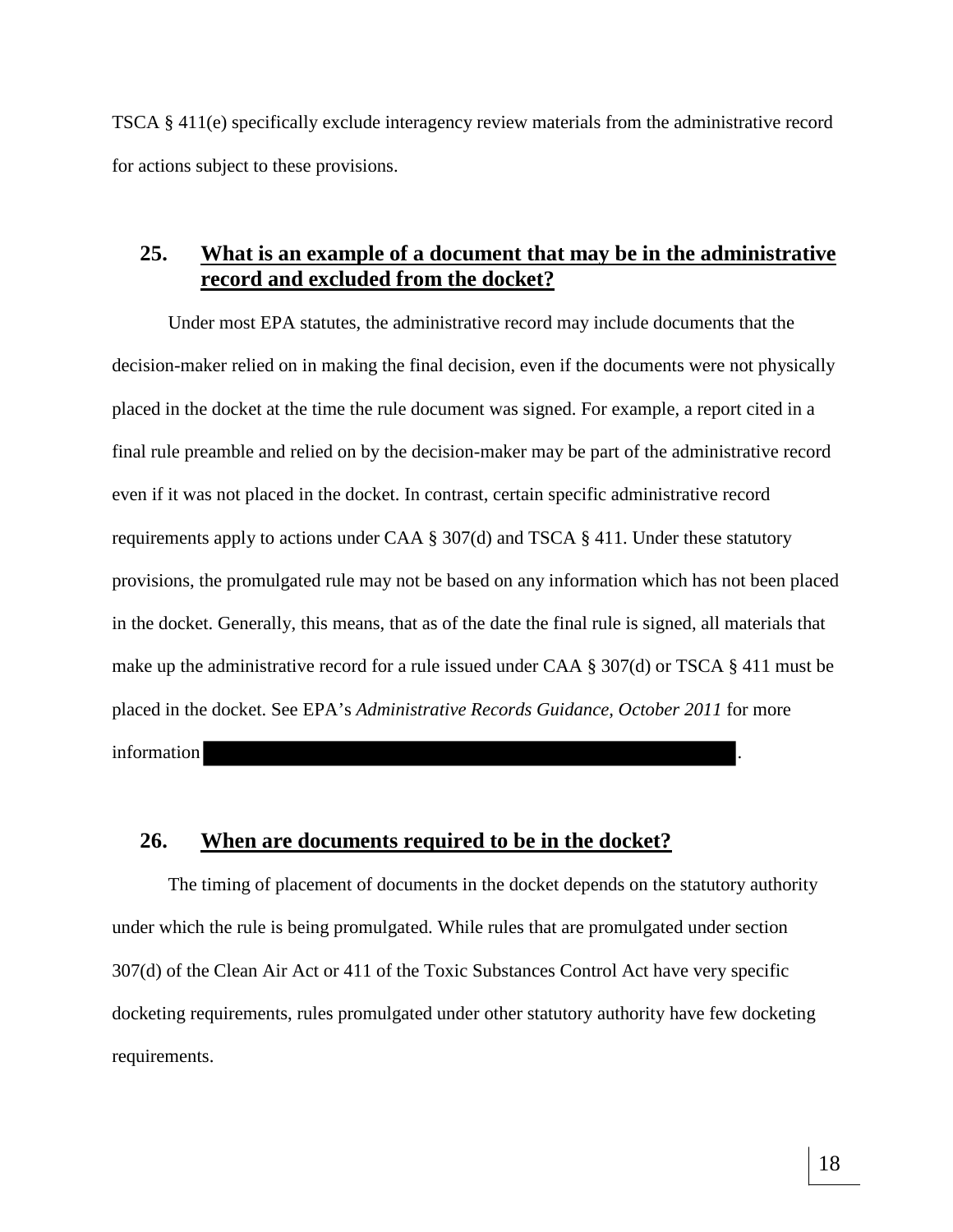- Statutory Requirements
	- o CAA 307(d) and TSCA 411 rules**:** For proposed rules, all information and data upon which the proposed rule relies must be placed in the docket by the date of publication of the proposal. For final rules promulgated under these authorities, **all** information or data upon which the rule is based, in whole or in part, must be in the docket as of the date of promulgation. Consult with your OGC attorney to determine the "date of publication" or the "date of promulgation" for your rule.
	- o Other rules: Generally, for other rules the only statutory docketing requirement is found in section 206 of the E-Government Act of 2002, which requires agencies to "ensure that a publicly accessible Federal Government website contains electronic dockets for rulemakings conducted under section 553 of the APA. Those electronic dockets must include all public comments submitted during the public comment period and other materials that the agency either by rule or practice includes in the rulemaking docket.
	- o E.O. 12866: After the regulatory action (ANPRM, NPRM, or the final rule) is published in the *Federal Register*, the EO requires the agency to make the information described in Section 6(a)(3)(E) of the EO available to the public. (See FAQ #10) We do that by placing the information in the rulemaking docket. Although not required by the EO, it is EPA policy to place these documents in the docket prior to publication.

# **27. Based on the stage of my action, is there a specific time at which my docket should be complete?**

Yes, generally, you should follow these guidelines: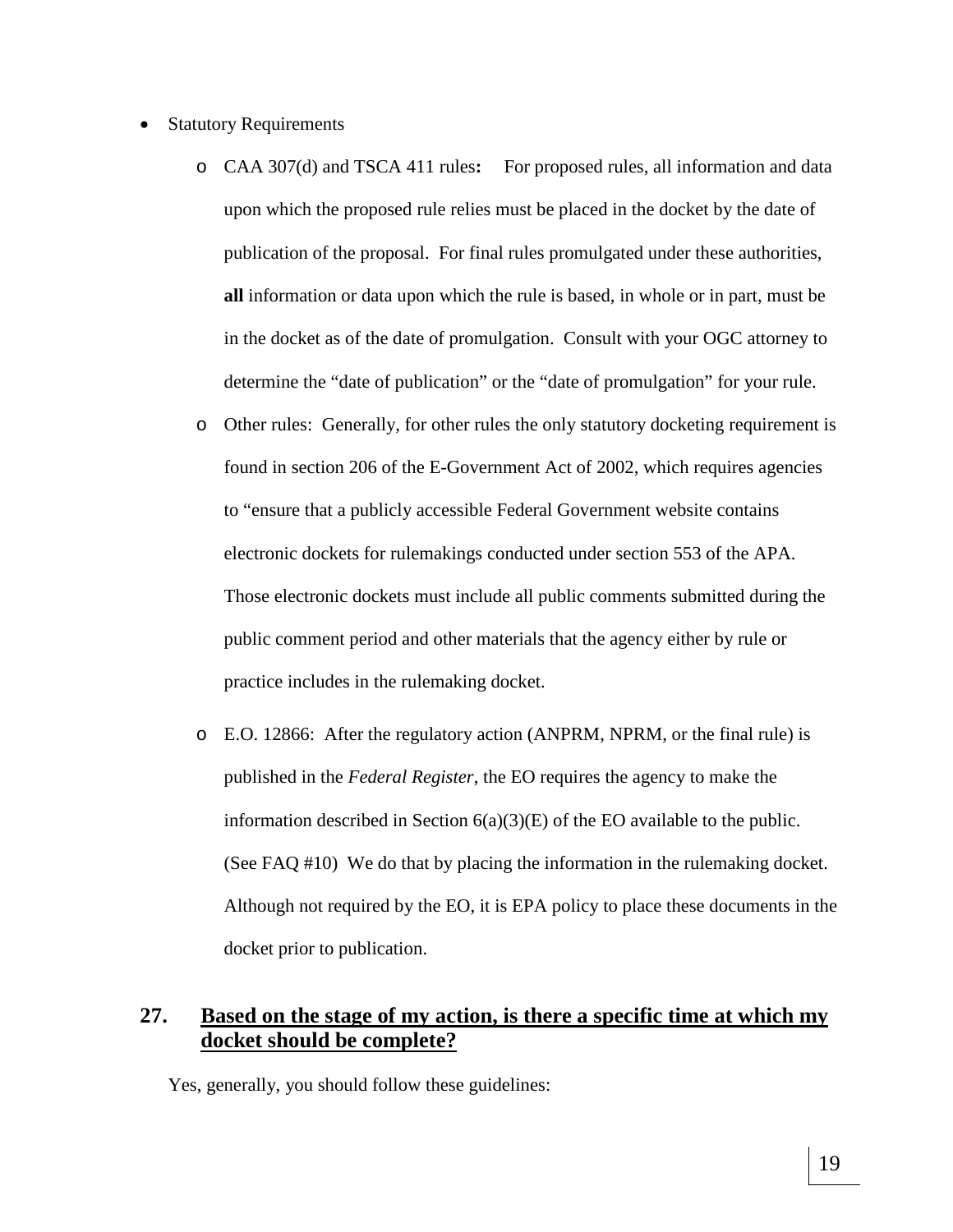- ANPRM: Documents that the public needs to review in order to provide meaningful comments should be placed in the docket by the date the ANPRM is published in the *Federal Register* or soon thereafter.
- NPRM: For CAA 307(d) and TSCA 411 rules, all information and data upon which the proposed rules relies must be placed in the docket by the date of publication of the proposal. Consult your OGC attorney to determine the "date of publication" for your rule. For all other rules, documents that the public needs to review in order to provide meaningful comments should be placed in the docket by the date the NPRM is published in the *Federal Register* or soon thereafter.

Failure to make documents available to the public in a timely manner could result in a challenge to the final rule on the basis that the public was not provided with sufficient information to allow for meaningful comments.

• Final Rules: For rules under CAA 307(d) and TSCA 411, documents and other information that the agency based the rule on must be placed in the docket no later than the date of promulgation.

For other rules, there is no requirement that documents and other information be placed in the docket before promulgation. For all rules, it is important that all documents that the agency considers or relies on in developing the rule, including the response to comments document, be completed prior to signature, even if they are placed in the docket at a later time. This is because we can only include in the administrative record for the rule documents that were in existence at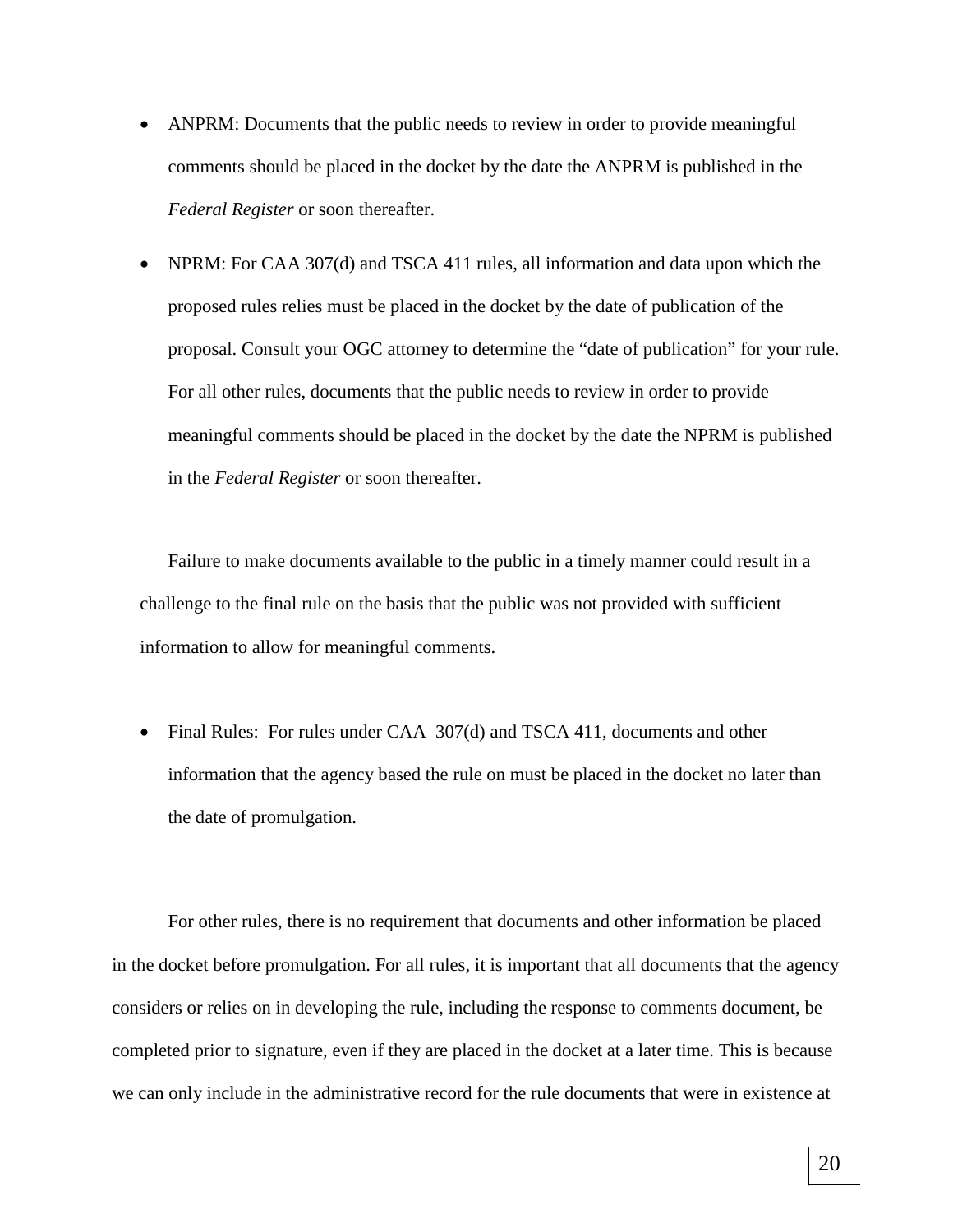the time of signature. Documents that are completed after signature cannot be included in the administrative record and, therefore, will not be considered by the court if the rule is challenged.

#### **28. When should I have my administrative record completed?**

See EPA's *Administrative Records Guidance, October 2011*

#### **29. How do I determine if my docket is complete?**

 $\overline{\phantom{a}}$  .

Your docket is complete when every item cited in the *Federal Register* documents associated with the rulemaking is either included or generally accessible to the public in such a way that public notices and access are adequate (such as through widely available publications). Before you exclude cited items from the docket you should check with your OGC or ORC attorney**.** 

# **30. What are my other responsibilities for my docket?**

You should ensure:

- Your docket is in good condition. If submitting paper copies, make sure that pages are not illegible or crooked, since they will be copied. If possible, do not submit looseleaf or spiral binder items (automatic feeders or copiers do not feed such papers).
- You used the proper formatting for your docket. The preferred format for electronic docket material files is PDF Searchable Image. This type of PDF adds a text layer below the image, enabling full text seachability.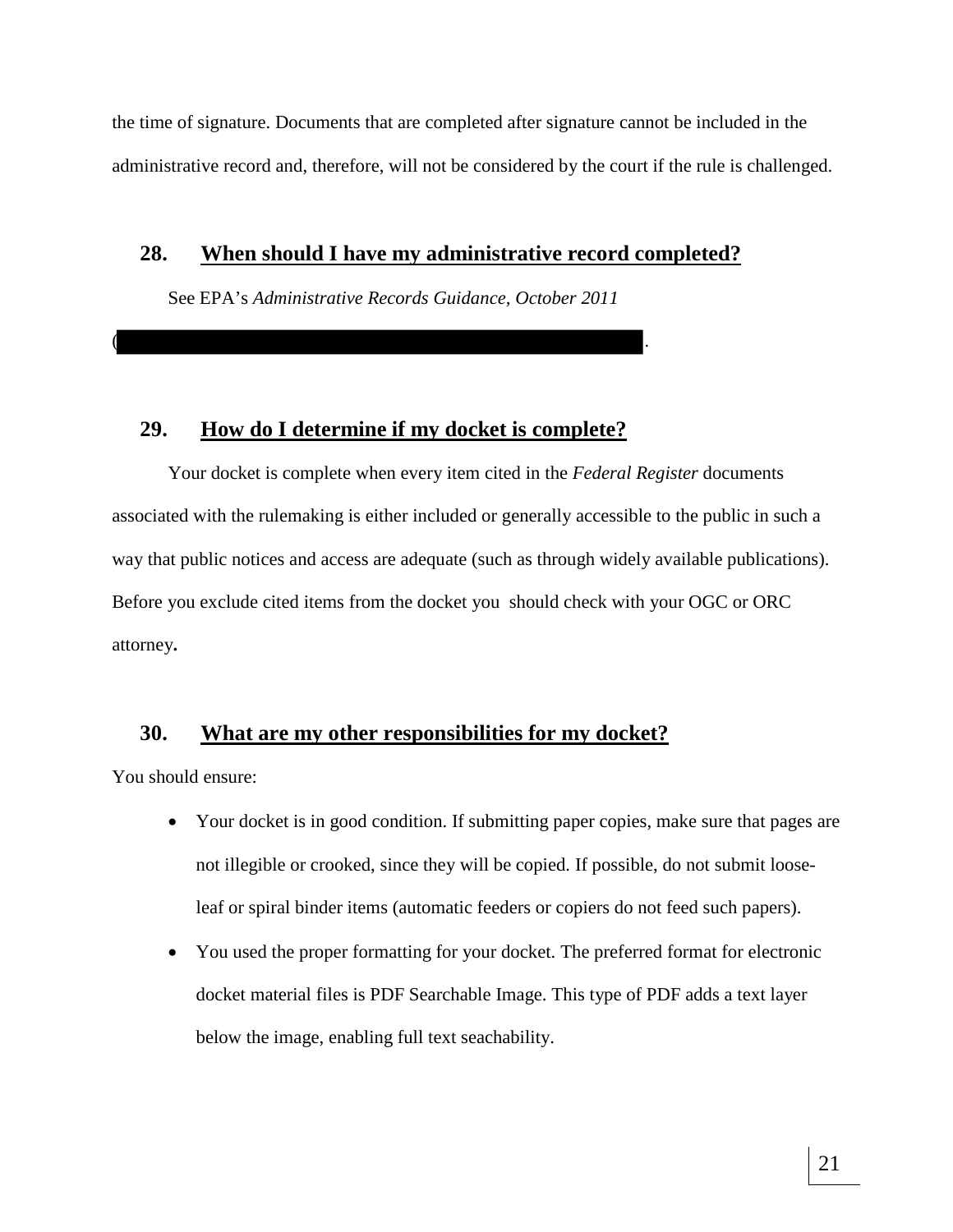If you believe that changes should be made to a document that has already been made available to the public in a docket, consult your docket staff and OGC or ORC attorney regarding the approval process for revising, removing or replacing the document.

#### **31. How are public comments handled?**

Individuals submit public comments on a proposed rulemaking, or other document as discussed in Question 7 under "general dockets" to the EPA Docket Center, either through Regulations.gov or by other methods, such as mail, email, facsimile or hand delivery. Commenters who use Regulations.gov submit their comments online directly to the docket they select. Public comments are received, indexed, and incorporated in the appropriate docket file by EPA Docket Center staff. Comments submitted electronically to the rulewriter directly, instead of the EPA Docket Center, are forwarded to the appropriate docket manager in the EPA Docket Center. Hard copy comments sent to the rulewriter directly are sent via interoffice mail to the Docket Center, or arrangements can be made to pick them up at the EPA Docket Center.

# **32. How does the public view my "Docket?"**

The public can use the Internet to access docket materials available electronically in Regulations.gov. Individuals can also view and copy documents at the EPA Docket Center. For current information on docket location, telephone numbers and hours of operation, go to http://www.epa.gov/epahome/dockets.htm.

It is important to include EPA's procedures regarding access and availability of docket materials in the Supplementary Information section of your *Federal Register* document. Templates for preparing this section of your document can be found in the "Introductory